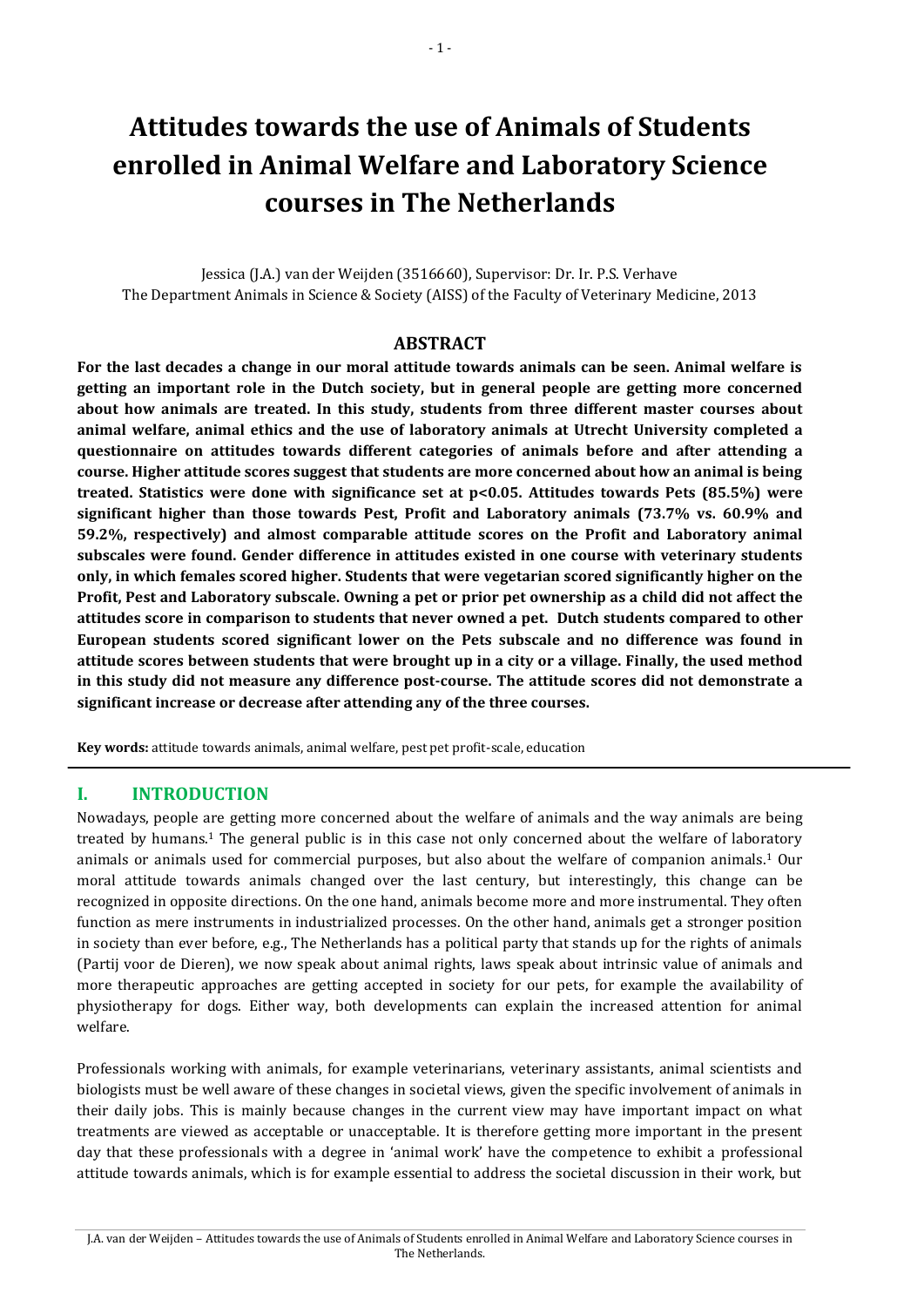also essential for the welfare of the animals in society. Veterinarians are often seen as ambassadors of animals and society and clients expect them to have a basic knowledge about factors influencing animal welfare.<sup>2</sup> In the old curricula for professions working with animals, less attention was given to animal welfare and ethics and to attitude formation. <sup>1</sup> Enlarging the scientific knowledge of the students was the main purpose 1, 3 Veterinary Medicine Faculties are beginning to acknowledge this shortcoming of education in their curricula now and provide prohibited courses which focus mainly on animal ethics and animal welfare and the view of society on the needs of animals.<sup>2, 4-6</sup> To make sure students are up to date about the changing attitudes towards animals.

The Department Animals in Science & Society (AISS) of the Faculty of Veterinary Medicine at Utrecht University aims to optimize animal welfare through research, education, and communication. Like the shift which is mentioned above, the education provided by the department changed also. Besides the transfer of scientific knowledge the department is dedicated to build the attitudes of the future veterinarian or researcher towards the (emotional) demands of animals, and also towards the current demands of the society. This way AISS aims to contribute to animal welfare by offering knowledge of the demands of all animals in our society to the students. In order to have the proper attitude towards these kind of issues.

The study of social psychology studies the phenomenon of 'attitudes' from the beginning of its research field. Despite the decades of attitude research the question of how attitudes are formed, shaped and maintained and how they influence our individual behaviour is still one of the main subjects of social psychology research. <sup>7</sup> This is why we first clarify the term 'attitude', before proceeding to the description of the aim of our present study.

'Attitude' is a term used by psychologists to describe the different preferences of an individual for specific objects, ideas, behaviours and even preferences for other people.<sup>8</sup> Two conceptions exist of attitudes, the relative stable attitude and the more flexible one.

The stable attitude does not alter easily across time and context, unless or until the person encounters a successful persuasion attempt which changes (often outside of awareness) the first attitude into a new one.<sup>9</sup> Because of this stable property, an attitude is able to function as a 'global evaluation guide' in our behaviour. It summarizes different (social) contexts and can be used by an individual to react across different situations.<sup>9</sup> Due to this, the stable attitude tends to reflect a person's core principles, core values, long-term goals, normative social standards and central and enduring features of the attitude object.<sup>9</sup>

We also have the concept of an attitude to be more adaptable, as evaluations of an individual which can shift quite flexibly in response to the immediate social environment.<sup>9</sup> This part of attitudes functions more as a 'local evaluation guide', a flexible guide which guides someone's behaviour or reaction in a specific situation by taking specific details of that single moment and context into account.<sup>9</sup>

In this paper we are mainly interested in evaluating the attitudes toward animals. Many authors have sought to represent people's basic attitudes to animals as reviewed in Serpell (2004). <sup>10</sup> In this review article the different attitudes of humans towards animals are characterized. The 'global' attitudes towards an animal can be considered in two ways; first, affection for animals (or empathy/identification) and secondly, an economic and pragmatic view (or instrumental/utilitarian). Someone's attitude towards an animal leans more or less towards one of these considerations.<sup>10, 11</sup> Serpell (2004)<sup>10</sup> also describes the influence of broad factors that influence the creation, change or stability of a person's particular attitude towards an animal. These so-called 'attitude modifiers' can also be divided into three main categories of; animal attributes (judging of, and discrimination between animal species due to specific traits like cuteness, vulnerability, fragility or rarity), individual human attributes (for example; gender, age, educational background, urban or rural environment and childhood exposure to animals) and cultural factors (history, cultural and religious beliefs/values), which can alter someone's attitude toward an animal in more empathy for an animal or a more instrumental or utilistic view.<sup>10</sup> To evaluate the attitude towards the use of animals in research, which is also a goal of the present paper, people's perceptions of harm and risk and the ethical concerns raised by these factors should be taken into account.10

J.A. van der Weijden – Attitudes towards the use of Animals of Students enrolled in Animal Welfare and Laboratory Science courses in The Netherlands.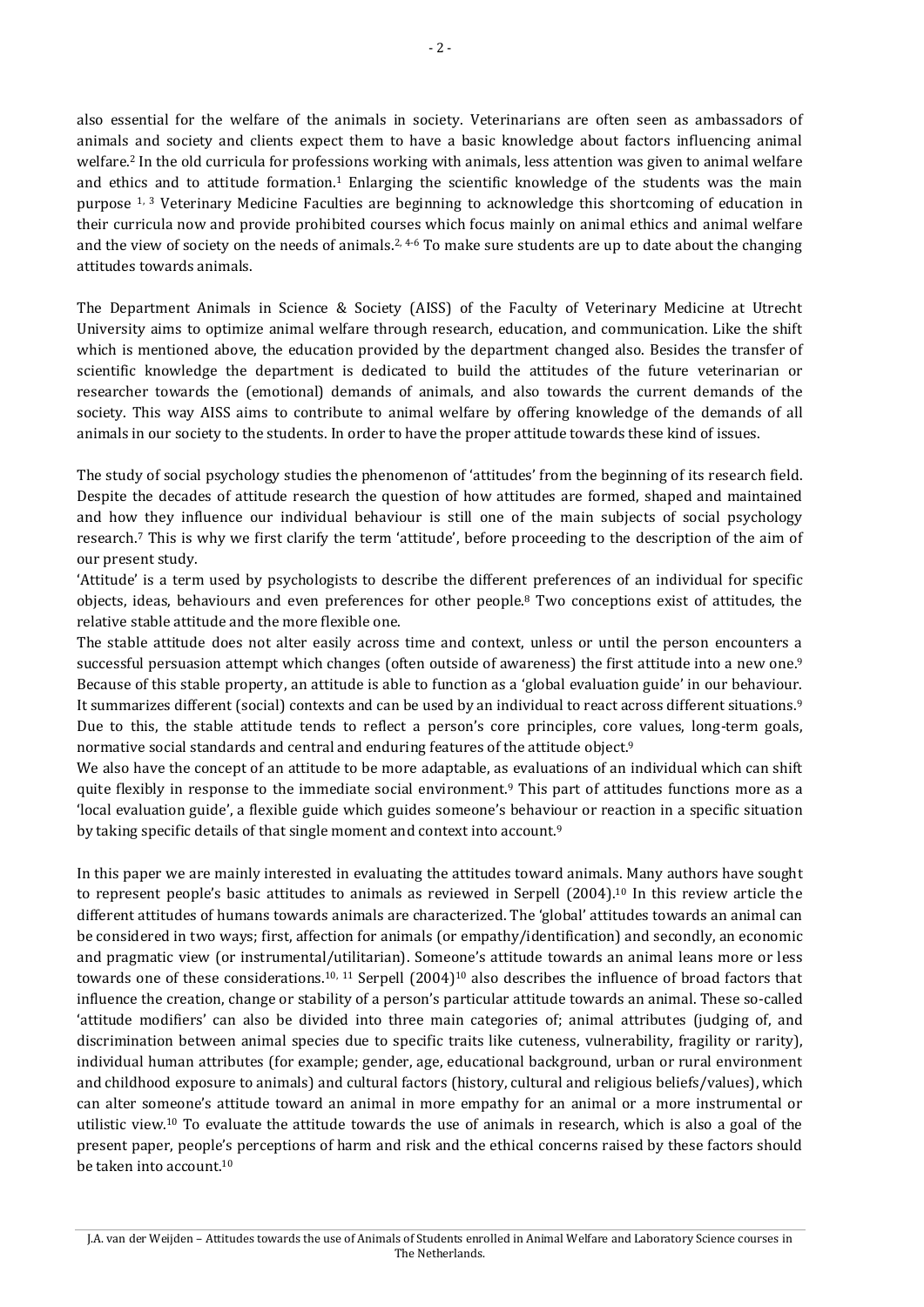#### **Background Information - Attitude measuring in general**

Attitudes in general can be evaluated in two ways: Through observing subjects and by asking subjects questions about what they believe <sup>12</sup> With either method, there are some difficulties in interpreting the final measured result. When choosing for an observational method, the researcher assumes that behaviour is linked to the attitude of the subject. Major problems related to this method are misinterpreting of the behaviour by the researcher and/or the lack of recognition of some sets of behaviour that are linked to the attitude towards the concept which is being measured.<sup>12</sup> The other method, usually called the 'self-report method', in which participants have to answer a couple of questions or propositions about an attitudinal issue, also deals with some difficulties. Subjects may provide misinformation and unreliability's arise when participants respond in a way they think is socially acceptable, instead of giving the answer of what they actually believe. It is even possible that a participant agrees with a proposition in case of uncertainty or doubt about their own point of view.<sup>12, 13</sup> As cited in Dwyer  $(1993)^{12}$ , Thurstone & Chave<sup>14</sup> already noticed these shortcomings early in the research field and thought of a way to deal with these problems, see the box below:

*"All that we can do with an attitude scale is to measure the attitude expressed with the full realization that the subject may be consciously hiding his true attitude or that the social pressure of the situation made him really believe what he expresses… All we can do is minimize as far as possible the conditions that prevent our subjects from telling the truth, or else to adjust our interpretation accordingly."* Thurstone & Chave, 192914

The scientific study of attitudes became possible by the development of scales to assess them, introduced by L.L. Thurstone<sup>15</sup> and R. Likert.<sup>16</sup> In general, scaling is used for measuring personal, subjective responses such as feelings or preferences. Attitudes are often measured using the self-report method as described above. Many scales are developed to rank attitudes, like the well-known Likert scale, the Thurstone Scale, Guttman Scale, Stapel's scale, Semantic Differential Scale, Multidimensional scaling and the Q-sort technique.<sup>17</sup>,<sup>12</sup> It depends upon the specific attitude to be measured which one is the most appropriate. Most commonly used in 'attitude towards animals and research' studies are versions of discrete scales or continues scales. $^{5,18-22}$ 

The Likert-scale is a discrete scale to measure attitudes.<sup>16</sup> This type of scale is more often used in studies involved in attitudes toward animals or research. 5, 19-21 A person translates his or her opinion to an issue into a categorical option, most commonly the numbers 1 to 5, in which typically 1=Strongly Disagree, 2=Disagree, 3=Neutral/Undecided, 4=Agree, 5=Strongly Agree. Sometimes even a 7 or 9-point Likert-scale is used.6, 20 When a scale counts more options it makes the Likert-scale more discriminating and reliable, because of the larger number of possible responses a participant can give.<sup>17</sup> At the end, not only the subjects to which a participant agreed but also the subjects to which he or she disagreed are weighed and taken into account. The Likert-scale is considered easy to interpret and is widely used.<sup>23</sup>

#### **Aim of the study**

In the introduction section we already focussed on the emerging acknowledgment of universities and the need of attention for animal welfare in present curricula of studies related with careers working with animals. Concerning the focus of AISS to guide the perception of students with respect to animals, the questionnaire used in the present study aims to give insight in the effect of our educational programmes which emphasizes on animal welfare and ethics and the use of animals by humans.

Some research has already been done about the effects of animal welfare courses in the curricula<sup>4,5</sup> It appears that participating in such a course has positive effects on the level of knowledge and the level of comfort of students associated to animal use and to research and analysis of animal welfare issues.<sup>4</sup> This change in level of comfort reported by Lord et al. (2010) <sup>4</sup> may indicate a change in the attitude towards animals due to education. Not much research has been done to support the hypothesis that students adjust their attitudes after attending an animal welfare course. This is why the present study investigates if students enrolled in the courses of AISS change their attitude towards animals.

J.A. van der Weijden – Attitudes towards the use of Animals of Students enrolled in Animal Welfare and Laboratory Science courses in The Netherlands.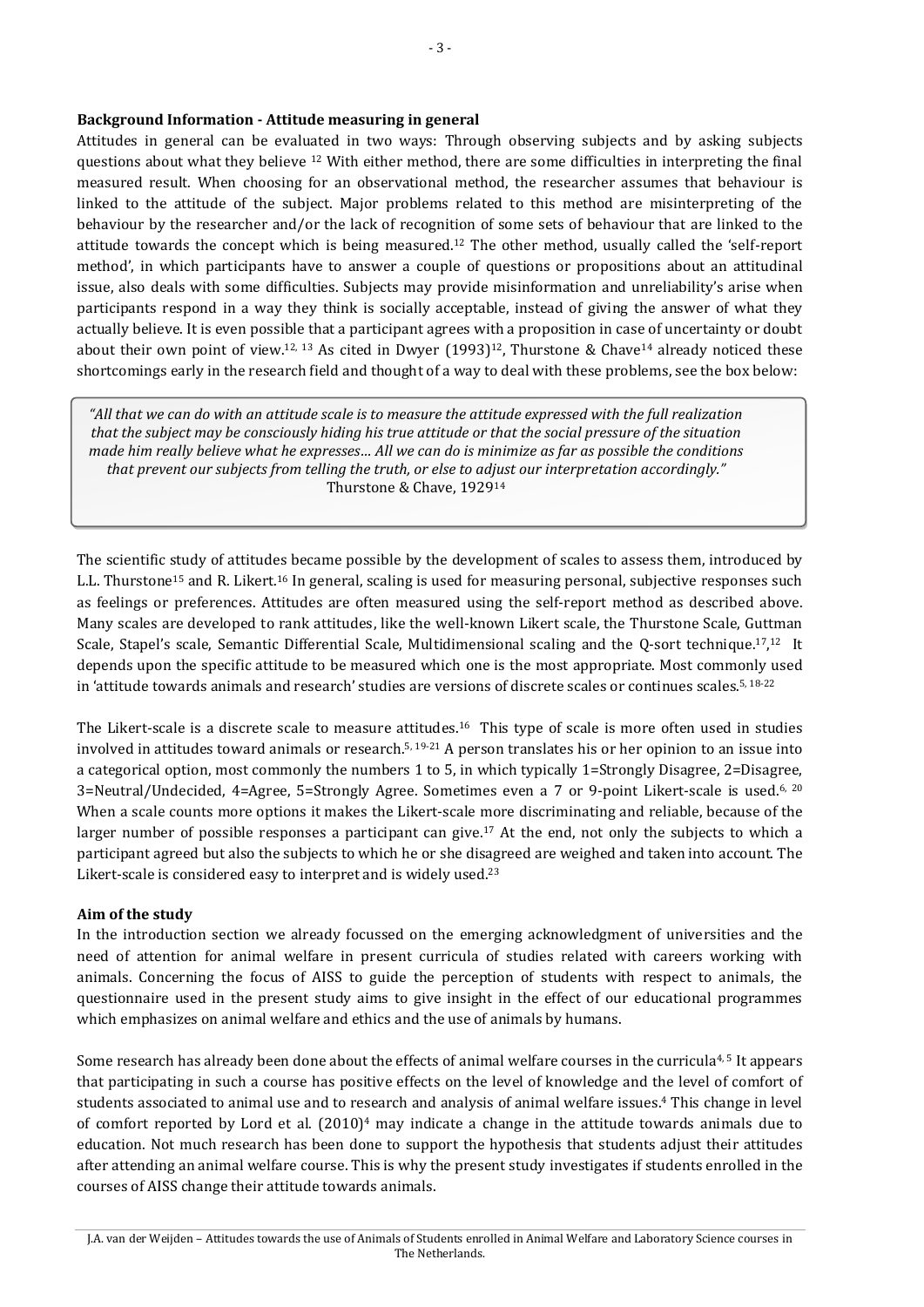By distributing a survey before and after participation to a course, it could be determined if there is a significant difference between the attitudes of students pre- and post-course. We hypothesize that the attitude score of students of all participating courses will generally increase after attending the course, equating to a more pro-animal treatment attitude (more concerned). Based on a former study of Hazel et al. (2011) <sup>5</sup>, we expect that students will have measurably different attitude scores toward animals depending on the animal (e.g. pet, pest or profit) and that specifically our supplementary items on laboratory animals will be affected after attending the Laboratory Animal Science course (course content see *"Methodology"*), because of the focus on animal experimentation.

Many studies describe attitude towards animal differences based on demographic factors (or as previously described cultural factors/human attributes), like age, gender, career, upbringing, currently owning a pet, being vegetarian etc. 5, 6, 19, 21, 24, 25 We would like to check whether the attitude towards animals is dependent on any of these demographic factors and if we can find similar results as these previously performed studies report. 5, 6, 19, 21, 24, 25 The studies performed questioned similar students with a future career with animals in comparable educational programs. One of the findings we are interested in is the gender difference. Some studies describe that females are more sensitive to animal welfare and are more concerned with animal welfare issues than males. Females score higher on empathy or attitude scores and find the use of animals often less acceptable.<sup>6, 18, 21, 22, 24</sup> Some articles even remark that females are more desired vets because they are more sensitive to the emotional nature of the pet-owner-relationship than males. <sup>4</sup> Therefore, we hypothesize that females score higher on the pro-animal attitude measures in the present study. Vegetarians may score higher on the Profit subscale because of their life style of not eating meat, and the current or prior pet ownership could provide for a higher attitude score towards Pets because of a strong bond that exists people have/used to have had with their pet.<sup>18</sup> It could also be that results of foreign participants show attitude differences, as described before in Izmirli et al. (2012) <sup>21</sup>, between Australian and Turkish veterinary medicine students. This is why we also compare the attitude scores of students from different nationalities and expect some differences in animal attitudes due to different cultures and traditions.

#### **Study procedure**

General attitudes toward the treatment of animals have been measured before using a single scoring system, such as the Animal Attitude Scale (AAS)<sup>26</sup> developed by Harold Herzog. The original AAS scale consisted of 29 questions regarding the use of animals and has high levels of statistical reliability with former empathy towards animal scales.<sup>18, 27</sup>Items are scored and summed up so, that a high score indicates pro-animal welfare attitudes using the 5-point likert scale

As we just found out and described above using Serpell et al 200410, different contexts in which we see animals do matter in the formation an attitude. The AAS measures attitudes towards animals in general and does not discriminate between the differences in attitudes towards different categories of animals, such as pets, pests and commercially valued species. It may be that those who received a high AAS score only do so, due to their attitude towards a single category of animals visualized when filling in the form, rather than evaluating the general attitude towards animals.<sup>18</sup> A newly developed and validated Pet (companion animals), Pest and Profit (utility animals) or PPP-scale by Taylor & Signal. (2009)<sup>18</sup> does differentiate attitudes toward animals by the named categories and shows different scores per subscale. This is the main reason for using this scale in the current research. The PPP scale is related to the AAS and proved to have strong internal reliability.<sup>18</sup> Thirty propositions of our questionnaire are also based on this PPP-scale. In our opinion, the PPP-scale lacks a discriminating fourth category of laboratory animals. In our study, this fourth category with a total of nine propositions is supplementary. In order to use the new items concerning laboratory animals, a non-published pilot validation study with students at Utrecht University was distributed before use (Verhave, unpublished data) (see Table 1).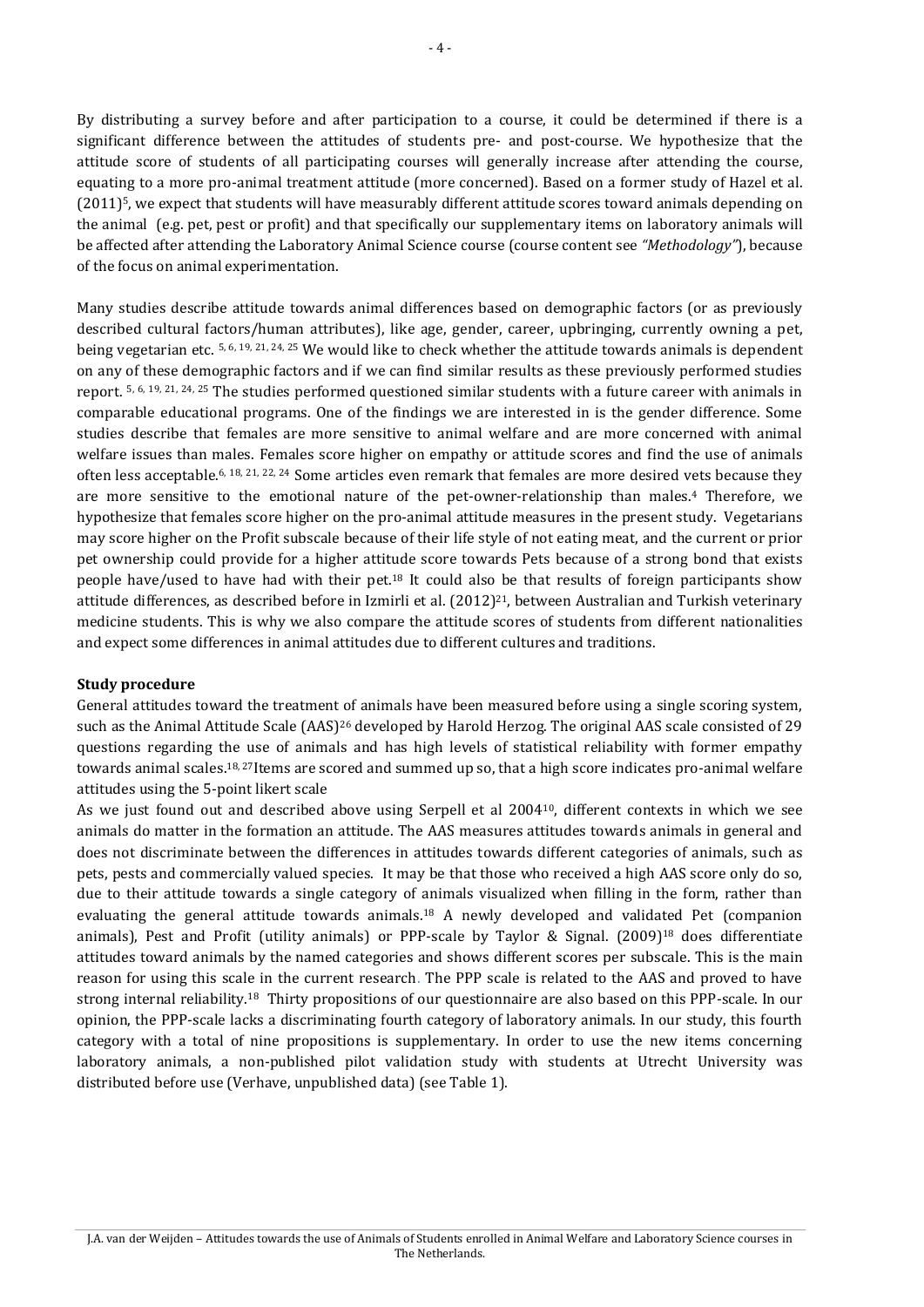#### **II. METHODOLOGY**

#### **Study Design, Study Participants and Course Descriptions**

To evaluate the attitude towards animals a questionnaire will be used. The questionnaire will be distributed to participants of three different courses given at Utrecht University, the Netherlands. The three courses have a common overarching goal, which is providing the student knowledge about both animal welfare and animal ethics.28, 29 All the students are taught about the sentience of animals and the development of attention to animal welfare and each of the students is taught about the 'five freedoms'; Replacement, Reduction, Refinement and Responsibility and Utrecht's veterinary position on welfare and animal ethics, but each of the courses have a different focus area.

The Master course *Ethology and Welfare (EW)* is part of the master track Behavioural Neurology, within the prestige master program Neuroscience and Cognition of Utrecht University. The course aims at behavioural neurobiology students. Students from this track are required to have followed the general Neuroscience and Cognition introduction (4.4 ECTS), but the course is also an elective course open for other students with BSclevel knowledge of neuroscience and behavioural biology. The course is open to students from this track, on condition that they have completed the general Fundamentals Course. It is also open for other students, especially those from the specialization programme 'Behavioural Ecology' within the 'Environmental Biology' Master program of the Utrecht University. EW is given once a year (in November) and is a 4-week fulltime course (6 ECTS). Data was collected from the EW course starting on the 19th of November 2012. After attending the course AISS expects that students should have a profound understanding of: animal welfare as a science concept, (neuro)ethological concepts that are important for the investigation and evaluation of animal welfare, factors that may contribute to the development of behavioural problems of animals kept under human supervision and the limits of behavioural and physiological adaptation and its underlying neurophysiological and ethological mechanisms. The students learn how the fundamental knowledge can be applied in order to firstly, evaluate animal welfare, secondly, design appropriate housing environments and management procedures for animals kept under human supervision and thirdly, diagnose behavioural and animal welfare problems of animals kept under human supervision. The students learn of factors that are relevant for the design of experiments and procedures used to investigate animal welfare or relevant mechanisms underlying welfare related questions.<sup>30</sup> At the end of the course, it is expected from the student that he or she is able to use and apply the learnt concepts and make ethograms in order to develop and design research on animal welfare related topics. Students must be able to contribute to the public debate in the field of animal welfare by using sound scientific arguments and to evaluate animal welfare of animals kept under human supervision, understand and possibly diagnose behavioural problems of these animals and translate public questions in the field of animal welfare in terms of sound scientific research questions.<sup>30</sup>

#### *Laboratory Animal Science (LAS) Course*;

This course has a national and international version. The international course is open for international students with a particular background. The students' entrance requirements are a PhD- or MSc- level in (Medical) Biology, Medicine or Veterinary Medicine, but the course is also part of several specific studies e.g. Technical Medicine. These students can participate in the course on condition that they have knowledge of the basic biological subjects at level of at least 18.75 ECTS (500 SBUs). Of these, the subject of anatomy/zoology and animal physiology must count each for at least 7.5 ECTS (200 SBUs). Data was collected from four, two-week fulltime courses of this kind starting on the  $3<sup>rd</sup>$  (international course) and  $24<sup>th</sup>$  (national course) of September, 5th (international course) of November and 10th (national course) of December 2012, respectively.

The LAS course teaches students about animal welfare but it emphasizes on laboratory animals and their use in animal experiments. The goal is to present basic facts and principles that are essential for the human use and care of laboratory animals and for the quality of research. $31$  The content of this course is nationally determined as Utrecht University is not the only Dutch university providing LAS courses. It is a by Dutch law required course to perform animal experiments and at the end students have to pass an exam which allows them to be legally authorized to perform animal experiments in their future research career. (ex art. 9 Wet op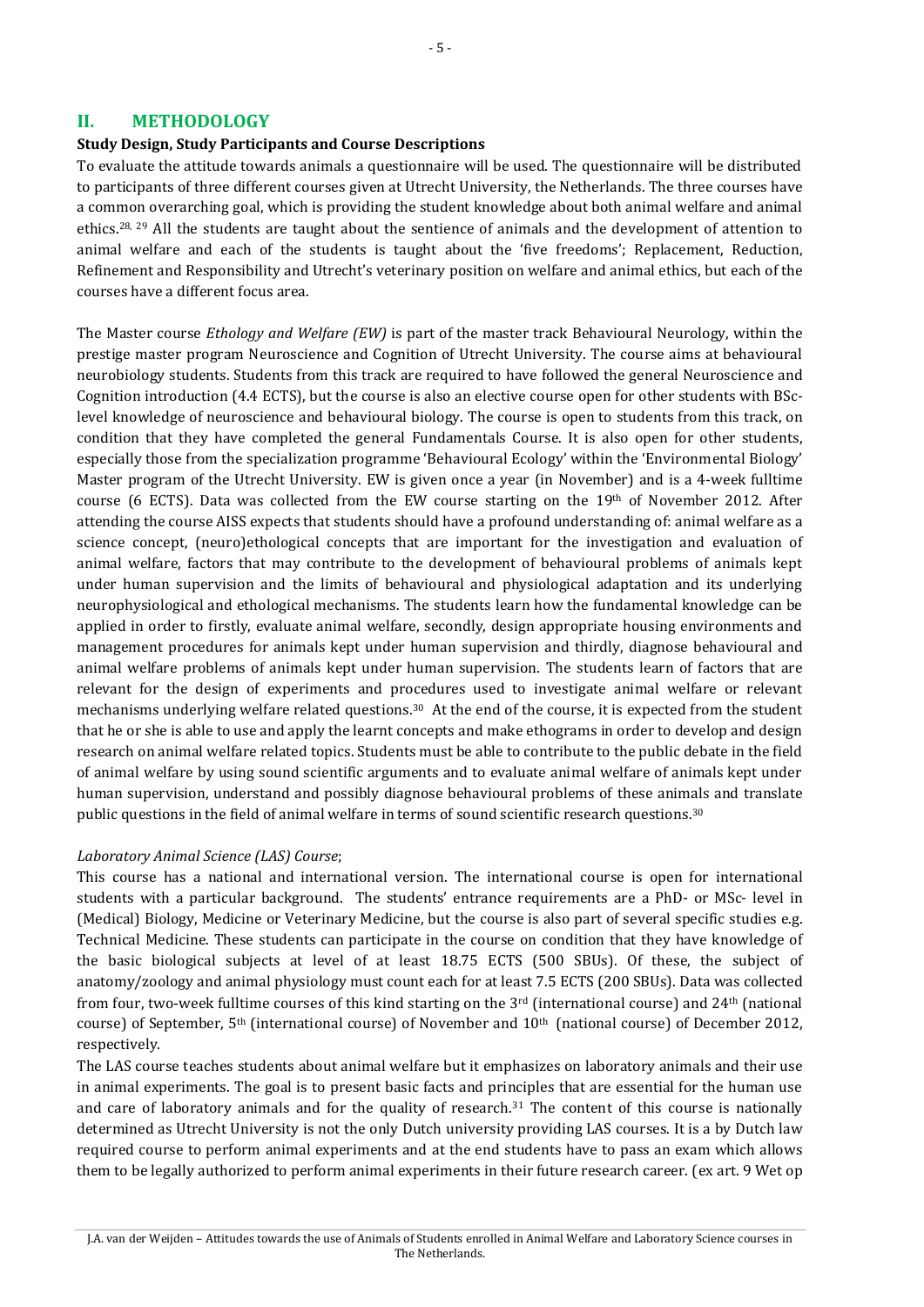de dierproeven/ex art. 9 the Dutch Experiments on Animals act) The students learn about general gnotobiology, the design and statistical analysis of animal experiments alternatives for animal use in research and learn how to write a research proposal underlining the description of use of animals in experiments. The students learn to make a proper calculation of the estimated discomfort in animals caused by experiments and the way of judgement of research proposals by the Dutch Animal Experiment Commission or DEC. The students learn to recognize good animal welfare and animal laws and are offered three afternoons or mornings of general animal handling and learn about the basic principles of laboratory skills, for example how to properly inject a mouse. The students also get a tour in the GDL (Gemeenschappelijk Diergeneeskundig Laboratorium) or Central Laboratory Animal Research Facility at Utrecht University.

#### *Responsible Use of Experimental Animals Course ('Verantwoord Proefdiergebruik, VP);*

VP is part of an obligatory Master course of the Faculty of Veterinary Medicine of Utrecht University. The entrance requirements consist of a BSc-level of Veterinary Medicine. The lectures are taught together with another course called Management and Social Responsibility. Data will be collected from one course of this kind and is taught from January the  $7<sup>th</sup>$  till the 31<sup>st</sup> of 2013. The subject of the VP lectures are comparable to the LAS course, but the VP course counts less lectures and the education is a shorter period (only one week in credits) The course is geared towards training students to conduct laboratory animal tests responsibly and to plan and supervise tests using laboratory animals. The insights and skills gained from the Master course serves as the foundation for the responsible use of animals for educational purposes during the clinical sections of the Master programme of Veterinary Medicine.<sup>28</sup> The students are also able do an exam in order to get a license for animal experimentation ('ex art. 9 of the Dutch Animal Experiments Law') like the students of the LAS course. After attending the course, the veterinary student must be able to meet several final terms of the veterinary medicine study<sup>29</sup> First, the student must be able to have a critical, analytical attitude with respect to the use of experimental animals for the purpose of scientific research and consciousness of the possible alternatives for animal experiments. Second, the student must be conscious of the necessity to consider whether to start a veterinary research considering both ethical and social responsibilities. Thirdly, the student must learn to weight the interests of the animals to the public interest, take a responsible position and act to this. Fourthly, the student must be able to inform and advise organizations about the responsible manner to keep animals. Fifthly, students must be able to inform the society on a responsible matter about the use of animals in experiments, the possibilities and impossibilities of alternatives for animal experimentation and address the welfare or lack of welfare of experimental animals.<sup>29</sup>

Students of the courses will be asked to participate in this research by completing two surveys anonymously. They are orally informed of the voluntary nature of filling out this form to help the Department improve the quality of teaching and to evaluate their attitudes towards animals. One questionnaire is distributed at the first day of the course, before the start of the first lecture and the second one is given on the last day of the training. The questionnaires are distributed on paper (See table 1 for the 39 propositions of the questionnaire) Answers are given using a five-point Likert scale and the completion will take up to ten minutes per questionnaire which included a total of two sections. The first section consists of ten demographic questions to find out the human attributes and cultural factors of each student which can influence their attitude (gender; date of birth; highest degree; highest degree in; occupation; employer; nationality; upbringing; diet; pet-ownership). The second section consists of the adapted PPP-score with ten propositions per subscale of Pets, Pests and Profit animals and nine propositions about laboratory animals, giving a total of 39 propositions about the attitude towards animals. The different animal categories resemble the attitude modifying effect of animal attributes named earlier in the *"Introduction"* section.

In the Netherlands the species intended when using the word 'pets' are mainly dogs, cats, birds, rodents, rabbits, ferrets and some reptile and fish species. In 2010 the Netherlands counted 29,7 pets<sup>32</sup> 'Pests' are imagined as free-living mice and rats, but in some provinces also foxes and mole rats and rabbits. 'Profit' species are imagined as cattle, poultry, sheep, pigs, goats and other commercially valued species. In the Netherlands more than 450 million agricultural animals are kept.<sup>33</sup> It is commonly known and depends on the person you question if a horse is considered as a pet or a profit animal. The term 'Laboratory animals' used in

J.A. van der Weijden – Attitudes towards the use of Animals of Students enrolled in Animal Welfare and Laboratory Science courses in The Netherlands.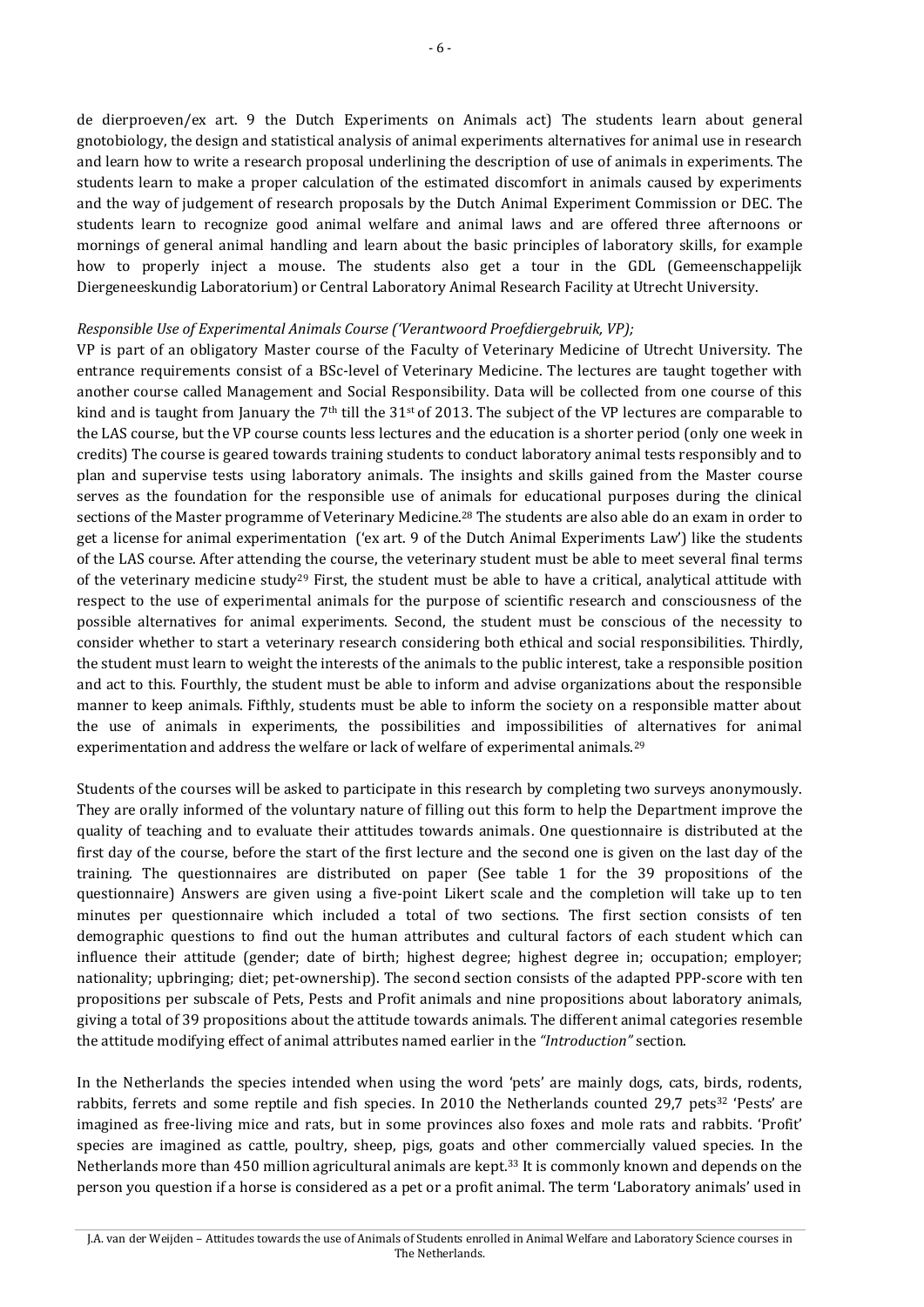this questionnaire does not only regard to laboratory rats, mice, hamster, guinea pigs and rabbits, but also larger animals like dogs, goats or even primates used in animal experiments.

**Table 1:** Distributed Questionnaire Items and Rating Scale in each of the participating courses. It includes the adapted PPP-scale**<sup>18</sup>** and supplementary category of laboratory animals.

| Please answer each question according to the following scale                                                  |  |  |  |  |  |
|---------------------------------------------------------------------------------------------------------------|--|--|--|--|--|
| 1 = Strongly Disagree, 2 = Disagree, 3 = Neutral, 4 = Agree to 5 = Strongly Agree                             |  |  |  |  |  |
| <b>Pets</b>                                                                                                   |  |  |  |  |  |
| 1. Sick animals have a right to veterinary care                                                               |  |  |  |  |  |
| 2. Pets have the right to live their lives free from fear and distress                                        |  |  |  |  |  |
| 3. I think of my pet as a member of my family (or would if I had one)                                         |  |  |  |  |  |
| 4. I find my pet a source of emotional comfort (or would if I had one)                                        |  |  |  |  |  |
| 5. All pets need some attention every day                                                                     |  |  |  |  |  |
| 6. Pets should have a regular health check                                                                    |  |  |  |  |  |
| 7. Pets have the right to access fresh water and to a diet that maintains their full health                   |  |  |  |  |  |
| 8. I get concerned when my pet goes off its food (or would if I had one)                                      |  |  |  |  |  |
| 9. Pets should be provided with an appropriate environment including shelter and a comfortable resting area   |  |  |  |  |  |
| 10. Pets have the right to freedom from pain, injury or disease                                               |  |  |  |  |  |
| <b>Pests</b>                                                                                                  |  |  |  |  |  |
| 1. Pest species have the right to access fresh water and to a diet that maintains their full health           |  |  |  |  |  |
| 2. Whilst we need to deal with problematic pest species humane methods should be found to do so               |  |  |  |  |  |
| 3. Pest species have the right to live their lives free of discomfort                                         |  |  |  |  |  |
| 4. Pest species have the right to live their lives free from fear and distress                                |  |  |  |  |  |
| 5. Pest species should have the freedom to express their natural behaviors                                    |  |  |  |  |  |
| 6. Pest species have the right to freedom from pain, injury or disease                                        |  |  |  |  |  |
| 7. Killing pests that damage human property (e.g., mice) is necessary                                         |  |  |  |  |  |
| 8. It is acceptable to personally kill pest animal in whatever manner I choose                                |  |  |  |  |  |
| 9. It is acceptable to personally kill feral animals in whatever manner I choose                              |  |  |  |  |  |
| 10. Pest species have no value and should be removed by whatever means necessary                              |  |  |  |  |  |
| <b>Profit</b>                                                                                                 |  |  |  |  |  |
| 1. Humans have a right to use animals as a food                                                               |  |  |  |  |  |
| 2. Live transport of animals is an acceptable source of income (e.g. transport company or chauffeur)          |  |  |  |  |  |
| 3. It is acceptable to use animals for human profit                                                           |  |  |  |  |  |
| 4. Hunting for profit (e.g. food, money) is morally wrong and should be stopped                               |  |  |  |  |  |
| 5. It is (was) cruel to keep birds in cages simply to mass produce eggs                                       |  |  |  |  |  |
| 6. It is OK to use animals to test products such as cosmetics and household cleaners                          |  |  |  |  |  |
| 7. Intensive, factory farming is necessary in today's world                                                   |  |  |  |  |  |
| 8. Live transport of animals should be banned                                                                 |  |  |  |  |  |
| 9. The regulations around humane killing and abattoirs are not strict enough                                  |  |  |  |  |  |
| 10. I would be willing to pay more for "animal welfare friendly" products (e.g., eggs; meat)                  |  |  |  |  |  |
| <b>Laboratory Animals</b>                                                                                     |  |  |  |  |  |
| 1. We should not have strict regulations regarding animals used in research, because research will move to    |  |  |  |  |  |
| countries a with less strict guidelines                                                                       |  |  |  |  |  |
| 2. It is acceptable to use animals to develop a cure for cancer                                               |  |  |  |  |  |
| 3. Animals should not be exposed to stress as part of the education of biomedical Bachelor student veterinary |  |  |  |  |  |
| medicines                                                                                                     |  |  |  |  |  |
| 4. It is acceptable to inflict severe pain to rats to develop a proper pain medication                        |  |  |  |  |  |
| 5. It is acceptable to inflict severe stress in rats to develop a cure for post traumatic stress disorder.    |  |  |  |  |  |
| 6. It is acceptable to perform animal experiments to find a cure for upcoming allergies in western society    |  |  |  |  |  |
| 7. Animals should not be exposed to the pain of an injection for the education of biomedical masters students |  |  |  |  |  |
| 8. It is good that all countries in Europe will work with a European law for the protection of animals in     |  |  |  |  |  |
| research                                                                                                      |  |  |  |  |  |
| 9. It is acceptable to inflict severe pain to rats to develop medication for dogs                             |  |  |  |  |  |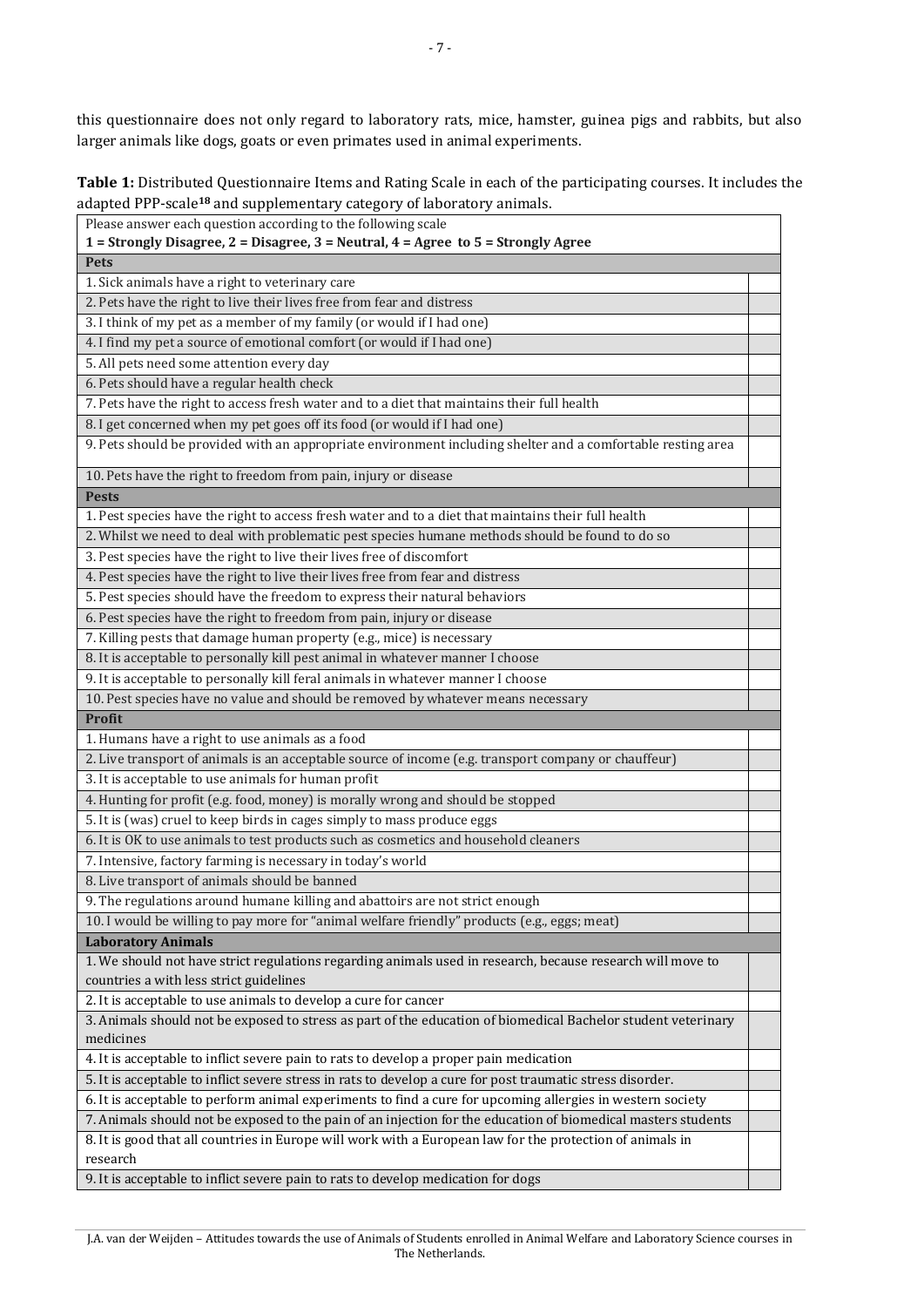#### **Statistical analyses**

All data were entered and checked in Excel 2010 and converted into a SPSS 20 worksheet. Figures of the results were made using SPSS 20. Some items in the questionnaire were positively worded and some negatively worded. For analysis of the data, all negatively worded items were reversed so that a higher number of responses on the Likert-scale would represent a more pro-animal treatment attitude. The maximum score for each item is 5. First the scores are calculated for every animal subscale separately giving a maximum score of 50 for the Pets, Pest and Profit categories and a maximum of 45 for the Laboratory animal subscale. This is summed up to calculate the total score with has a maximum of 195. Only students that fully completed the forms will be used for analyses and only those students that participated twice remained in the study. Because not all the students participated (twice), or filled in all items, the group sizes varied. The two questionnaires of the same students before and after attending a AISS course were matched using the date of birth, course participation date and demographics factors.

In order to be able to compare the supplementary 9 propositions of the laboratory animal subscale with the other animal categories (consisting of 10 propositions each), all the attitude scores were calculated in percentages of the maximum possible score for each subscale. These attitude scores and results were tested on normality with the Shapiro-Wilk test, which is a powerful normality test for sample sizes of more than N=30.<sup>34</sup> Repeated Measures analysis of variance was used for the comparing of the pre- and post-course total attitude scores. The Friedman test was used for the comparisons of scores of the different animal categories, because the Pets score was not normally distributed. When *p*<0.05 a Wilcoxon matched-pairs signed ranks rest was performed for comparison between groups. Differences between male and female students for the attitude scores were evaluated using either the Wilxocon-Mann-Whitney U test for non-normally distributed data or independent Student's *t*-tests for normally distributed data. Other demographic variables (diet, pet ownership, nationality and upbringing) were tested using analysis of variance with post-hoc tests including the Bonferroni correction for multiple comparisons, but only if data weres normally distributed (Pest-, Profit- , Laboratory animals- and Total scores). For non-normally distributed data a Kruskall-Wallis test was performed (Pets scores). Where *p*<0.05 a pairwise comparison was made using Mann-Whitney U tests. Significance was set at *p*<0.05 for all tests. Data are expressed as mean± 1 SD.

#### **III. RESULTS**

#### **Student Demographics**

Table 2 shows a summary of the demographic factors of all students participating in this study. It does not contain every student participating in the AISS courses (154), but only the students that remained in the study with the strict rules of: filling in the questionnaire completely, before and after attending the course. A total of 88 students remained, which is 57,1% of the total participants in the courses. From these; 10 students were from the EW-, 51 from the LAS- and 27 from the VP-course. (58.8%, 54.3% and 62.8%, respectively.) Table 2 reflects the notable greater participation of females in all of the three courses. (N=66; 75%). The students were brought up evenly in the city (N=41; 46.6%) or village (N= 45; 51.1%), some lived in both  $(N=2; 2.3%)$ . Most of the students were meat-eaters  $(N=71; 80.7%)$  or were vegetarian  $(N=10; 11.4%)$ , only one student of the LAS course was vegan and remarkably six students filled in to be not a strict vegetarian or eats consciously less meat, this without being a prescribed answer of this item in the questionnaire.

Most of the students grew up with a pet as a child (N=37; 42%), 18 students currently owns a pet and 23 students currently owns a pet, but also grew up with one in their childhood (26.1%). Just a small amount of ten students never owned a pet in their life and all these students participated in the LAS course.

A higher proportion of the students were Dutch (N=66; 75%), 14 students (15.9%) were from European countries other than the Netherlands (Poland, United Kingdom, Portugal, Germany, Italy, Greece, Turkey and Ukraine). Eight students were from countries outside of Europe, namely Israel, United States, Thailand, Costa Rica, Iran, India.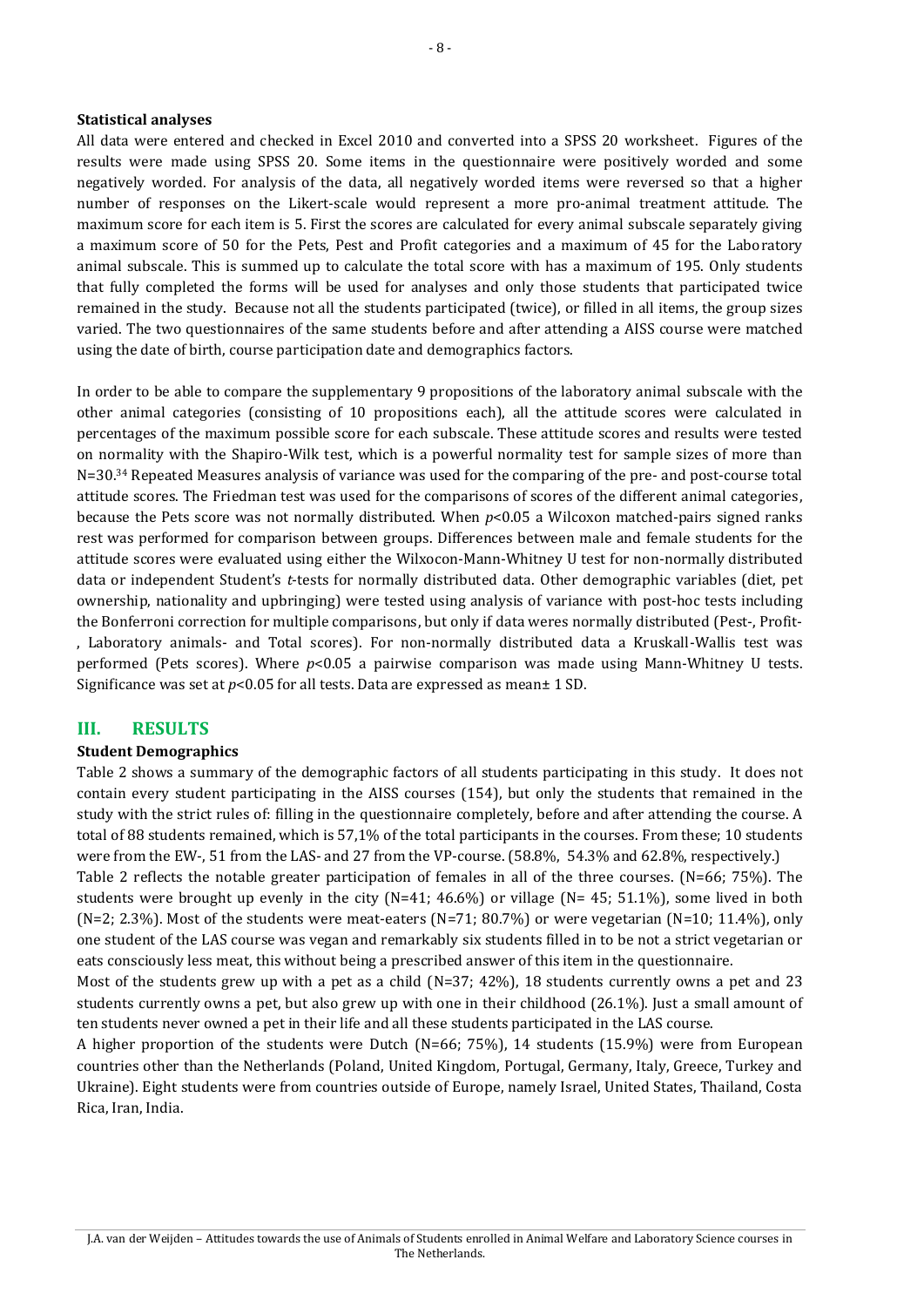|                                                          | Course      |             |             |               |
|----------------------------------------------------------|-------------|-------------|-------------|---------------|
|                                                          | EW          | <b>LAS</b>  | <b>VP</b>   | <b>Total</b>  |
|                                                          | Count       | Count       | Count       | Count         |
| N Remaining Participants/total enrolled; (%)             | 10/17(58,8) | 51/94(54,3) | 27/43(62,8) | 88/154 (57,1) |
| Gender: Male/Female                                      | 1/9         | 18/33       | 3/24        | 22/66         |
| <b>Upbringing:</b> City/Village/Other/Both               | 5/5/0/0     | 32/18/0/1   | 4/22/0/1    | 41/45/0/2     |
| Diet: Meat-eater/Vegetarian/Vegan/Not Strict             | 6/3/0/1     | 43/4/1/3    | 22/3/0/2    | 71/10/1/6     |
| Pets: Currently Owns/Grew up with /Never owned/Currently | 3/2/0/5     | 9/25/10/7   | 6/10/0/11   | 18/37/10/23   |
| Owns & Grew up                                           |             |             |             |               |
| Nationality: Dutch/European/Other                        | 8/2/0       | 31/12/8     | 27/0/0      | 66/14/8       |

**Table 2**: Demographic factors of Ethology and Welfare (EW), Laboratory Animal Science (LAS) and Responsible Use of Experimental Animals (VP) course students. The last row includes a count of total participants.

#### **Attitudes toward Animals**

#### *Attitude Scores towards different animal categories (Pets, Pest, Profit, Laboratory animals)*

A significant difference was found between different animal categories when comparing each of the mean scores in percentages. See figure 1. (Kruskal-Wallis test χ <sup>2</sup>(df=3, *N*=88)=191,35, *p*= 0.000). Students had significant higher attitude scores on the Pets subscale in comparison to the Pest, Profit and Laboratory subscales. (Wilcoxon-Mann-Whitney test Z=-7,63, *p*=0,000; Z=- 8,12, *p*=0,000; Z=-8,143, *p*=0.000, respectively. Mean ranks for Pets, Pest, Profit and Laboratory animals respectively 3,89; 2,85; 1,76 and 1,50). We also found a significant difference between the Pest subscale and the Profit and Laboratory animal subscale. (Wilcoxon-Mann-Whitney test Z=-7,07, *p*=0,000 and Z=-7,77, *p*=0,000). The Laboratory animal score did not show a significant difference with the Profit subscale (Wilcoxon-Mann-Whitney test Z = -1,75, *p*  $= 0.081$ ).

#### *Mean Attitude Scores before and after compared for each course.*

Figure 2A to 2E show the total attitude score per participating course in percentages. The total score is calculated by summing up the different scores of each animal subscales (Pets, Pest, Profit and Laboratory animals). No statistical increase of attitude score could be measured when comparing the pre-course scores to the post-course scores in total (Figure 2E) (ANOVA  $F(1,85) = 0.49$ ,  $p = 0.484$ ).

We found a course interaction in the total attitude scores, which meant there were differences between the answering of the questionnaire by the students in the courses. (Figure 2E) (ANOVA F(2,85) = 3.49, *p* = 0.035). The EW course was statistically different from both the LAS and VP course with mean differences of 10.85%  $(p = 0.045)$  and 14.18%  $(p = 0.010)$  respectively, on the total attitude score.

A course interaction was found by two of the animal subscales namely the Profit subscale and the Laboratory subscale. (ANOVA F2,82)= 3.825, *p*=0.026 and F(2,82)=3.797, *p*=0.026 respectively)

Specifically the Laboratory Animal Science (LAS) course had no effect on the scores of the Laboratory animal subscale, (Student's t test t(50) = -1,13, *p* = 0,265) See also figure 2D.

#### *Relationship between Demographic Factors and Attitude Scores*

Due to the course interaction described above, we included the different courses in the statistical analysis of the gender differences. We found that females had a significant higher total attitude score (71.03%  $\pm$  6.51) versus males (67.33%  $\pm$  6.85) (ANOVA F(1,82)=8.267, *p*=0.005) and also found a gender-course interaction. (ANOVA F2,82)=3.168, *p*=0.047) (Figure 3A) Due to this interaction, further analysis was performed and showed that the differences between gender in the total attitude score are due to the differences between males and females in the VP-course only. There was a significant gender difference in the VP-course, (Student's *t* test t(25)=-3.247, *p*=0.003) and these female and male students scored significantly different on the Profit subscale and on the Laboratory animal subscale. (Student's *t* test t(25)=-2.080, *p*=0.048, and  $t(25)=-4.815$ ,  $p=0.000$  respectively.) See also figure 3B and 3C. The EW course had too few males (N=1) to perform reliable statistics. No gender difference was found in the total attitude score of the LAS course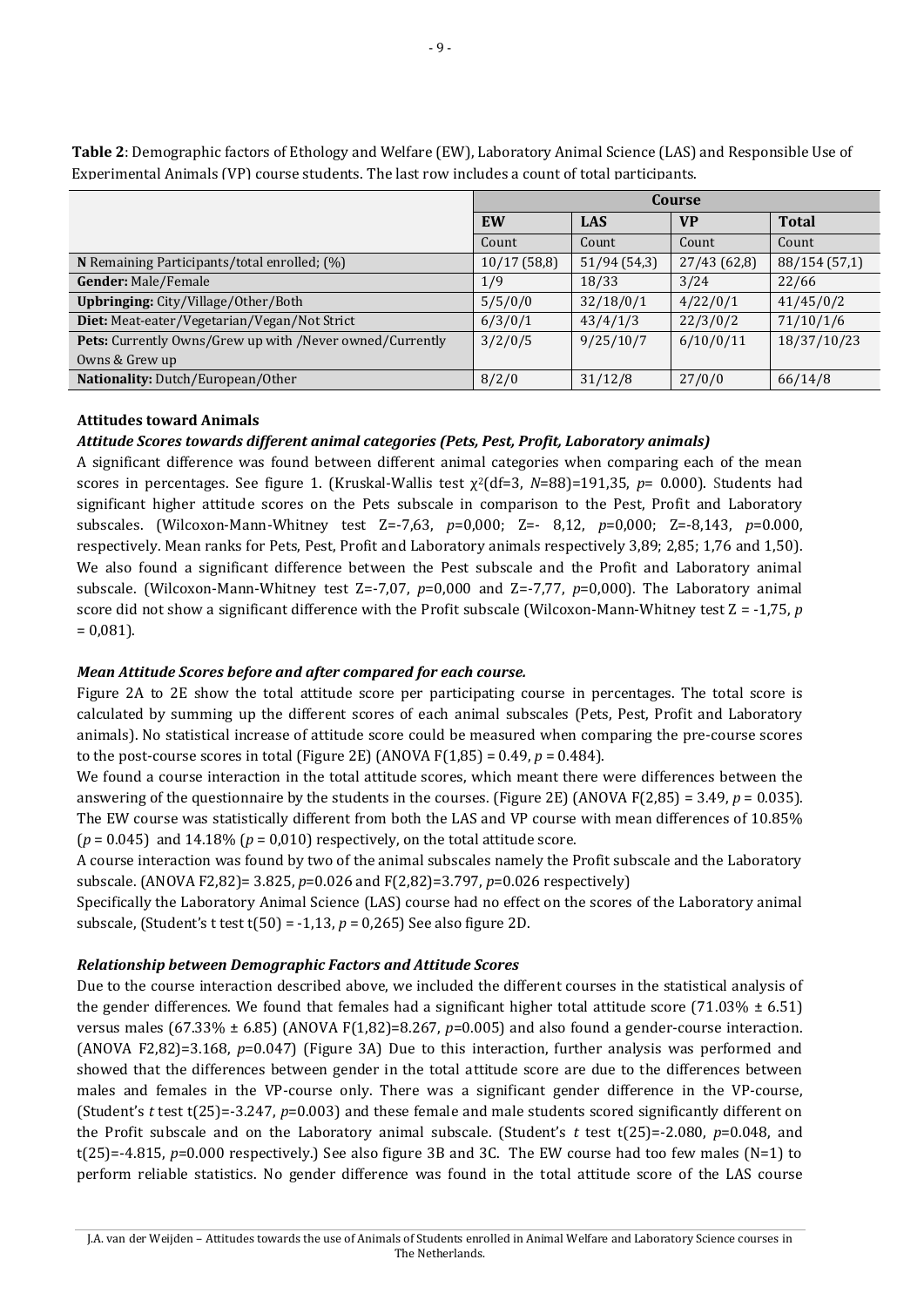(Student's t test t(49)=-0.931, *p*=0.356), which confirms that the gender differences in the total attitude score are caused by the gender difference in the VP-course.

No significant difference was found between the scores of males and females on the Pets subscale. (Wilcoxon-Mann-Whitney test Z=-0.32, *p*=0.747 with Mean Ranks of 42.98 and 45.01 respectively) and no course effect was found either (Kruskal-Wallis test  $\chi^2(2)=0.851$ , *p*=0.653). No gender or course differences are found on the Pest subscale as well. (ANOVA F(1,82)=2.924, *p*=0.091 and F(2,82)=1.301, *p*=0.278, respectively)

No significant difference was found between people with differences in pet ownership and their total attitude score in percentages. (ANOVA F(3,84) = 1.70, *p* = 0.172)(Figure 4A)

The next demographic variable we are interested in considers differences in diet (Figure 4B). Vegetarians scored significantly higher on the total score in comparison to meat-eaters, with mean difference of 8.77%±2.09 and a *p*-value of *p*=0.000. There was also significant differences considering students' diet in the Pest, Profit and Laboratory animal categories (ANOVA F(3,84) = 2.836, *p*=0.043; F(3,84)=10.62, *p*=0.000 and F(3,84)=6.06, *p*=0.001). Vegetarians scored higher on the Pest, Profit and Laboratory animal subscale in comparison to meat eating students *p*= 0.029, *p*=0.000 and p=0.001, respectively). There was no significant difference in attitude score between different diets in the Pets subscale (Kruskal-Wallis test H(3) = 3.24, *p* = 0.356).

A significant difference was found in nationality on the total score in percentage (ANOVA F(2,85)=5.33, *p*=0.007) This difference is due to differences between European and Dutch students (Student's *t* test *p*=0.005). See also figure 4C for the results. When looking at the different animal categories, differences were found in the Pets score (H(2)=21.76, *p*=0.000) and the Pest score (ANOVA F(2,85)=4.73, *p*=0.011). Dutch and European students differ in the Pets score (Wilcoxon-Mann-Whitney test Z=-3.71, *p*=0.000, respectively with Mean Ranks 35.75 and 61.58) and a trend was found between the Dutch and European students on the Pest score (*p*=0.055).

No difference was found in attitude scores between students brought up in a city or a village. (ANOVA F(2,85)=4.461, *p*=0.108)



**Figure 1:** Relationship between the Mean (of pre- and post-course) Attitude Score in percentages in the Pets, Pest, Profit and Laboratory animal categories with of all the students. N=88 Error bars:  $\pm$  1 SD. \*p<0.05, \*\*p<0.01

J.A. van der Weijden – Attitudes towards the use of Animals of Students enrolled in Animal Welfare and Laboratory Science courses in The Netherlands.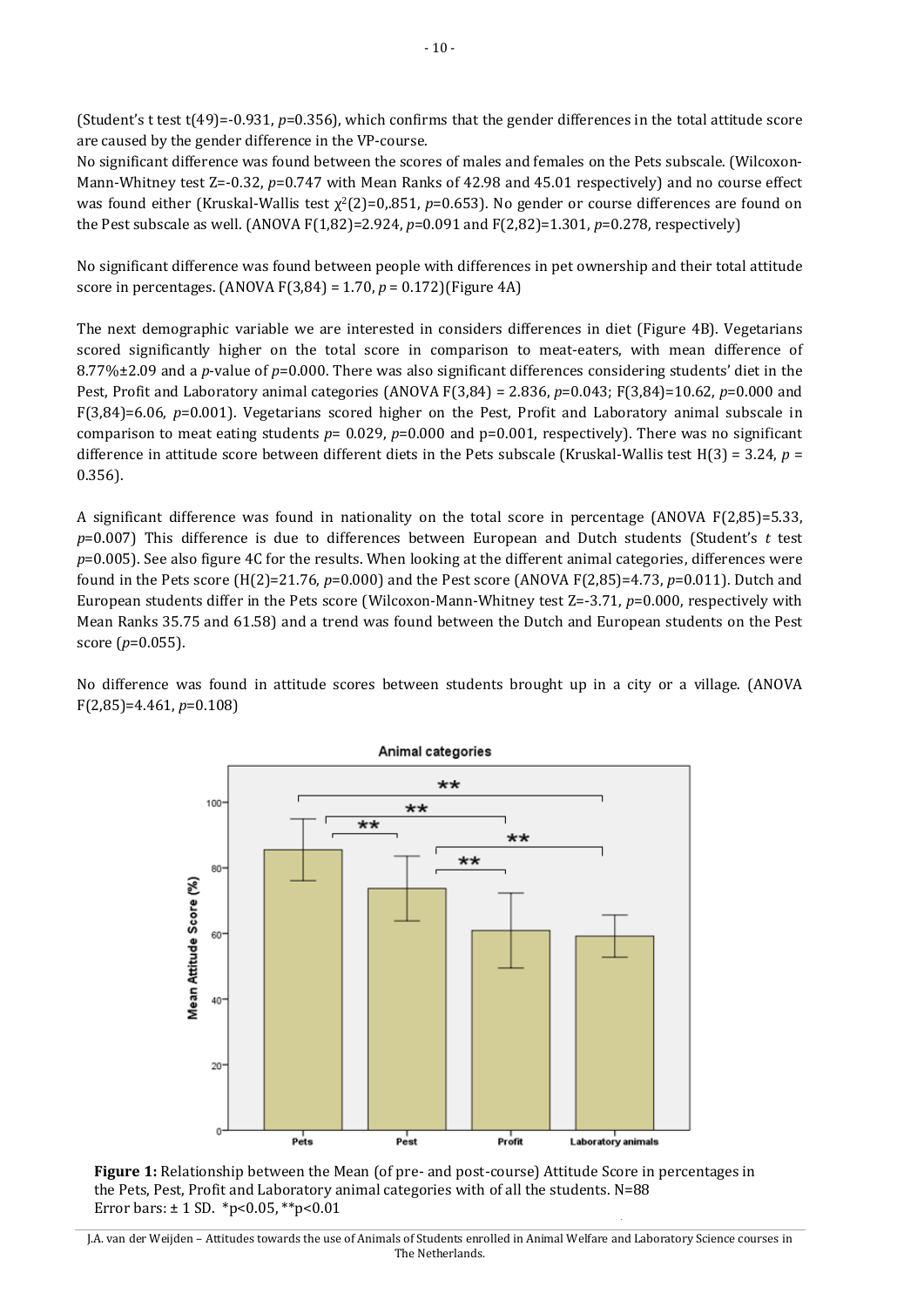- 11 -















J.A. van der Weijden – Attitudes towards the use of Animals of Students enrolled in Animal Welfare and Laboratory Science courses in The Netherlands.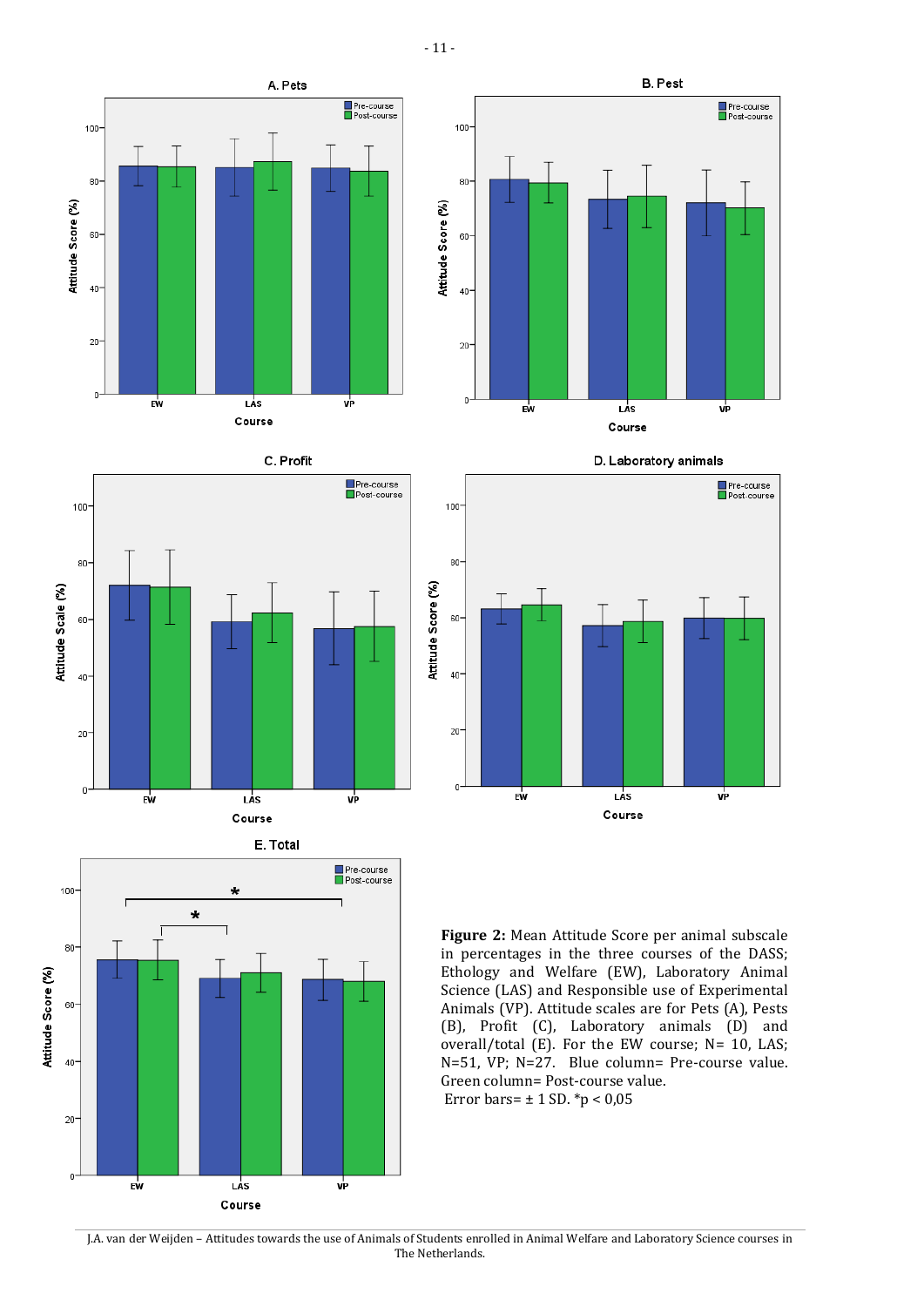

Male<br>EFemale



B. Mean Profitscore by Gender and Course

100



Male<br>EFemale

 $**$ 

vP

 $N=3$ 

 $N = 24$ 



**Figure 3:** Mean attitude scores in percentages in the three courses of the AISS; Ethology and Welfare (EW), Laboratory Animal Science (LAS) and Responsible use of Experimental Animals (VP) in relationship with gender.

J.A. van der Weijden – Attitudes towards the use of Animals of Students enrolled in Animal Welfare and Laboratory Science courses in The Netherlands.

(3A) Mean total attitude score by gender and course.

(3B) Mean Profit score by gender and course.

(3C) Mean Laboratory score by gender and course.

Blue column= Male value. Green column= Female value.

Error bars= ± 1 SD. \**p* <0,05, \**p*<0.01

100

 $80 -$ 

60-

 $40 -$ 

 $20 -$ 

 $\Omega$ 

Mean Profitscore (%)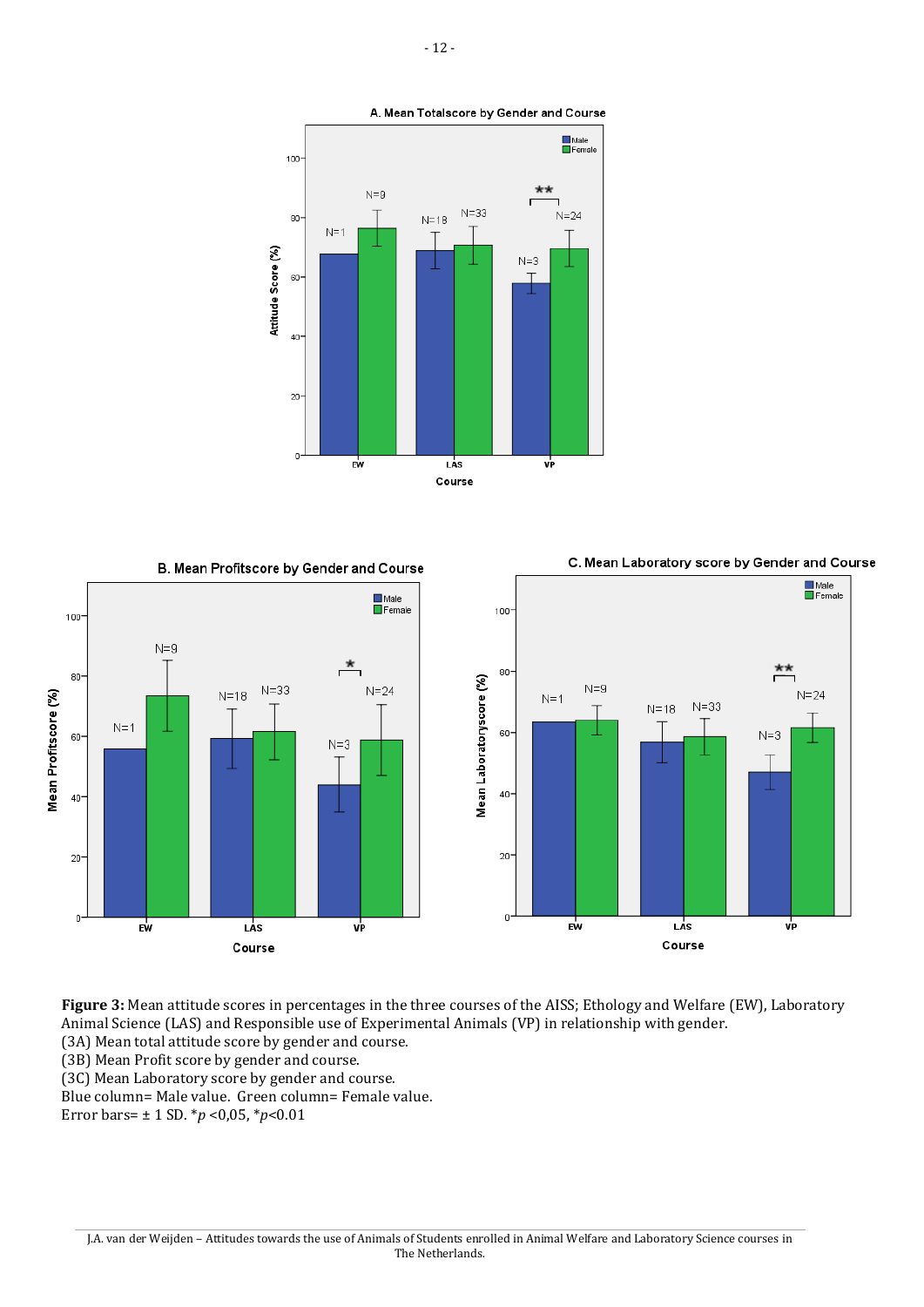



**Figure 4:** Relationship between the mean Attitude Score in percentages in the Pets, Pest, Profit and Laboratory animal categories with Pet Ownership (A), Diet (B), Nationality (C). For the Pets, Pest, Profit and Laboratory animal subscales respectively:

 $(A)$  N= 18 currently owns a pet, N=37 grew up with a pet, N=10 never owned a pet and N=23 currently owns and grew up with a pet.

(4B) N=71 meat eater, N=10 vegetarian, N=1 vegan, N=6 no strict vegetarian.

(4C) N=66, Dutch, N=14 European, N=8 Other.

Error bars= ± 1 SD. \**p*<0.05, \*\**p*<0.01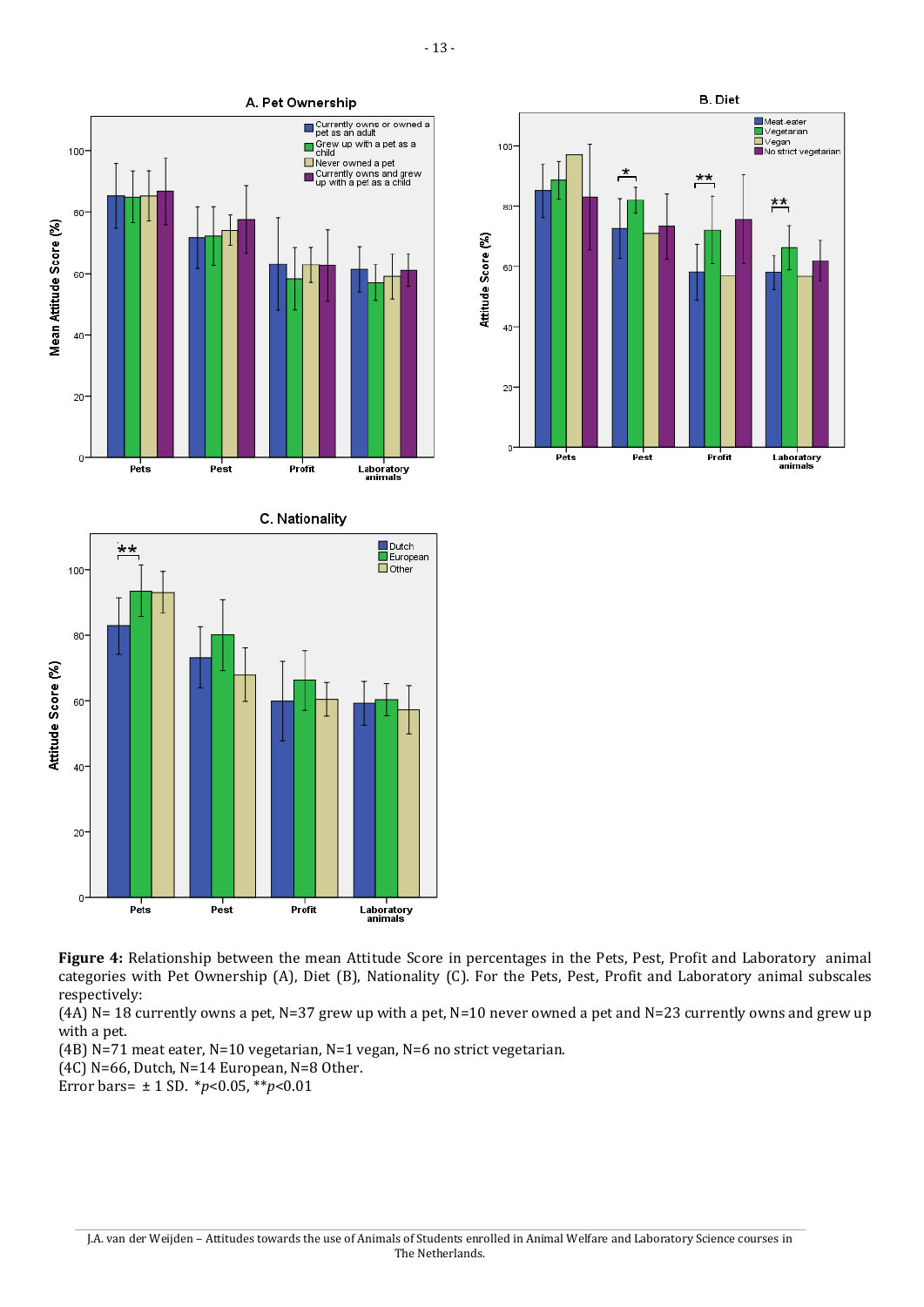|                          | Mean score | Minimum – Maximum | <b>Standard Deviation</b> |  |
|--------------------------|------------|-------------------|---------------------------|--|
| Pets score               | 85.5%      | $49\% - 100\%$    | $9.4\%$                   |  |
| Pest score               | 73.7%      | 49% - 98%         | 9.9%                      |  |
| <b>Profit score</b>      | 60.9%      | 28% - 94%         | 11.4%                     |  |
| Laboratory animals score | 59.2%      | $41.1\% - 81.1\%$ | 6.4%                      |  |

**Table 3:** The mean scores of all participating students, the minimum and the maximum score, including the standard deviation. Scores are displayed in percentage of the highest possible score per category. Pets, Pest and Profit subcategories have a maximum score of 50, and Laboratory animals 45.

## **III. DISCUSSION**

#### **The significance of the Attitude Score and the effect of education**

It is not easy to evaluate the education given by the AISS based only on the achieved attitude scores. This is because the final attitude score of a student is not like any other grade at University in which the highest grade is the most desired one. There is no definite 'good' or 'bad' attitude score, but in essence there is an expectation to find the students granting a specific score to certain propositions in a responsible and professional manner, proper for its context and taking their future career into account. This does not mean that students may not have an own point of view, but it is expected that the students are able to reflect their own opinion about animal welfare of animals kept under human supervision and all the course objectives set by AISS (named earlier in the *'Study Design, Study Participants and Course Descriptions'* section) and change their view when it seems ultimately morally wrong in current society.

#### **Hypotheses**

This study started with six hypotheses. As mentioned in the *"Introduction"*, we treat animals differently based upon their use by humans. The same can be concluded from the results of this study. Just like the related study of Hazel et al. (2011) <sup>5</sup>, we found that attitudes towards animal vary according to the category of animals students talk about; Pets, Pest, Profit, and in our study also Laboratory animals respectively. This hypothesis was supported, with the highest mean score seen on the Pets subscale (42.76). The high score indicates that students are more concerned about their pets in comparison to the other animal categories, probably because people are easily attached to them, or as Serpell. (2004) <sup>10</sup> described, is it possible for people to identify with these animals more easily than with Pest, Profit or Laboratory animals (recall the 'animal attributes'). This theory can be supported in more detail with the results of the third proposition of the Pets scale, which asks the students whether they see their pet as a family member. (See also Table 1) Looking only to the pre-course scores: 61 people (out of 88) agreed (agreed/strongly agreed), 17 students were neutral and only 10 students did not agree (disagree/strongly disagree) with this proposition. Besides, 69 students find their pet a source of emotional comfort (item number four of the questionnaire).

Remarkably, student scores towards Laboratory animals and Profit animals are not significant different as shown in table 3, with scores of 59.2% and 60.9% respectively. We might conclude from this result, when talking about animals that humans use for specific purposes, that these students do not have different attitudes towards these categories. However, notice that the lowest attitude score in the whole study was scored by one of the students on the Profit subscale, 28% (of 100%). (Table 3)

A lower score of the students, whether it is compared to the Pets subscale or to the own subscale, does not necessarily mean that students are not concerned about these animals. Recall from the "*Introduction"* section that in Dutch society unless the concern for animals and the upcoming parties that stands up for the rights and welfare of animals, different attitudes exist towards the different animal categories. Students are just more concerned about pets and are prepared to do more for their welfare, just like the example of physiotherapy for dogs. Students are concerned about the other animal categories, but just in lesser extent. In our theory it depends upon the situation if people are more or less concerned about animals in these categories. Most of the time when it comes to testing medicines and therapies we accept animal experiments, but when it comes to food industries the animal suffering is more easily accepted. The same can be seen in the present study when looking more closely to the independent propositions of the questionnaire. When looking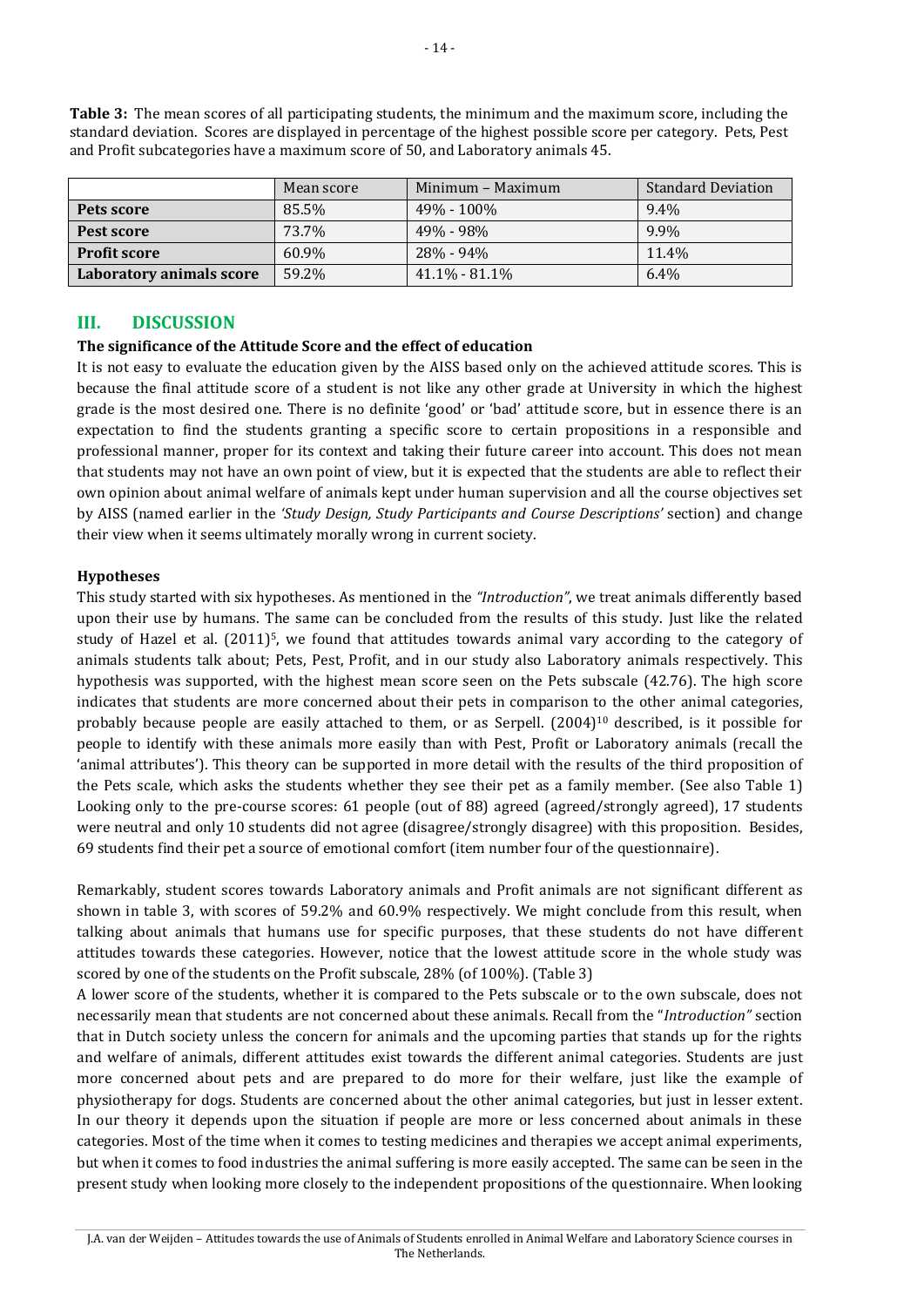more closely to what students answered pre-course, most of the students agreed with the use of animals to develop a cure for cancer (70 out of 88 students; only 1 student disagreed). In contrary to the propositions about inflicting severe pain and severe stress to rats to develop a proper pain medication or a cure for posttraumatic stress disorder respectively, which were not that generally accepted (22 and 26 students respectively). Most students were actually neutral about these propositions (38 and 37), and 28 and 25 students did not find it acceptable. Looking more closely to the other part of the statement about profit animals, 51 students agree with humans having the right to use animals as food and only 9 students disagreed, while 28 students are neutral. Also 44 students find it acceptable to use animals for human profit. So while it seems the students do not see these categories as different, we may look more critically to this outcome. It depends more or less on the specific situation if students are more or less concerned about these animal categories. This could be an example of the two different roles of attitudes as mentioned in the "*Introduction*" section, between the 'local evalutation guide' and the 'global evaluation guide'. In general (global) students of these courses might disagree to animal experimentation, unless a certain aim of the experimentation (cure for cancer) changes this attitude (local). More room on the questionnaire for students to comment on their chosen score can therefore be a great source of information about the barriers for choosing to agree or disagree.

Students score significant higher on the Pest subscale than on the Profit subscale (and Laboratory animals). This result was also found in the study of Hazel et al.  $(2011)^5$  in their cohorts of veterinary medicine and animal science students. This finding is ascribed to a developing utilitarian perspective due to the increasing exposure to profit animals in the students' degree; the same could be true for our veterinary cohort (VPcourse). In Figure 3B and 3C we can see that students of the VP course had somewhat lower attitude scores towards the Laboratory and Profit subscale in comparison to the EW and the VP course. Although this was not statistically confirmed. This utilitarian perspective may have an impact on their attitudes toward these animal categories and account only for students participating in comparable educational programs, because this finding was not found in a community sample performed by Taylor et al. (2009) 18.

Another reason for the difference may be derived to the content of the questionnaire, which can be considered as a limitation of this study. The elements of the PPP-questionnaire of Hazel et al. (2011) <sup>5</sup> have proven to be correlated with the original AAS by Herzog et al.  $(1991)^{26}$ , which is a validated scale to measure attitudes5; this means that it is not possible to change the propositions easily without losing this validation. But in despite of these correlations, there are major differences between propositions in each of the animal categories. For example, in the Pest subscale more items focus on the basics of animal welfare (free from discomfort, stress, pain, possibility to display natural behavior), while in the Profit subscale propositions are about all sorts of topics (laws, societal issues, hunting). One theory is that the propositions of the Pets subscale are more 'obvious' propositions for students to agree with, in comparison with the given Profit propositions. Examples are the following: "Pests have the right to freedom of pain, injury and disease." versus "Live transport of animals should be banned." These questions differ in context. The question arises why there is no proposition about the freedom of pain, injury and disease on the Profit subscale too, in order to be able to compare these outcomes.

As mentioned in the "*Introduction"*, a change in attitude shift is recognized in the last decades. People are getting more concerned about animals. A shift that makes it almost obliged for veterinary faculties to add new courses to curricula about animal welfare and animal ethics to make sure graduated veterinary students are capable to respond to the developing needs of knowledge in their profession about animal welfare and animal ethics.2 Lord et al. (2010) <sup>4</sup> describes the increase of confidence of veterinary students by learning about animal welfare courses and an increase in comfort when being confronted with animal welfare issues. This might be due to an attitude change and therefore it was hypothesized in this study that a course covering topics of animal welfare and animal ethics may shift the attitude more towards animals. Evaluating the results of this study, no post-course increase of attitude scores was found. Actually, no effect was found at all. One possible reason for this can be the short duration of the courses (one to four weeks, respectively) which is possibly too short for a clear attitude shift. Also, the score on the Pets subscale is already high in the precourse evaluation and cannot rise any further (ceiling effect) as is also reported by others.<sup>18</sup>

J.A. van der Weijden – Attitudes towards the use of Animals of Students enrolled in Animal Welfare and Laboratory Science courses in The Netherlands.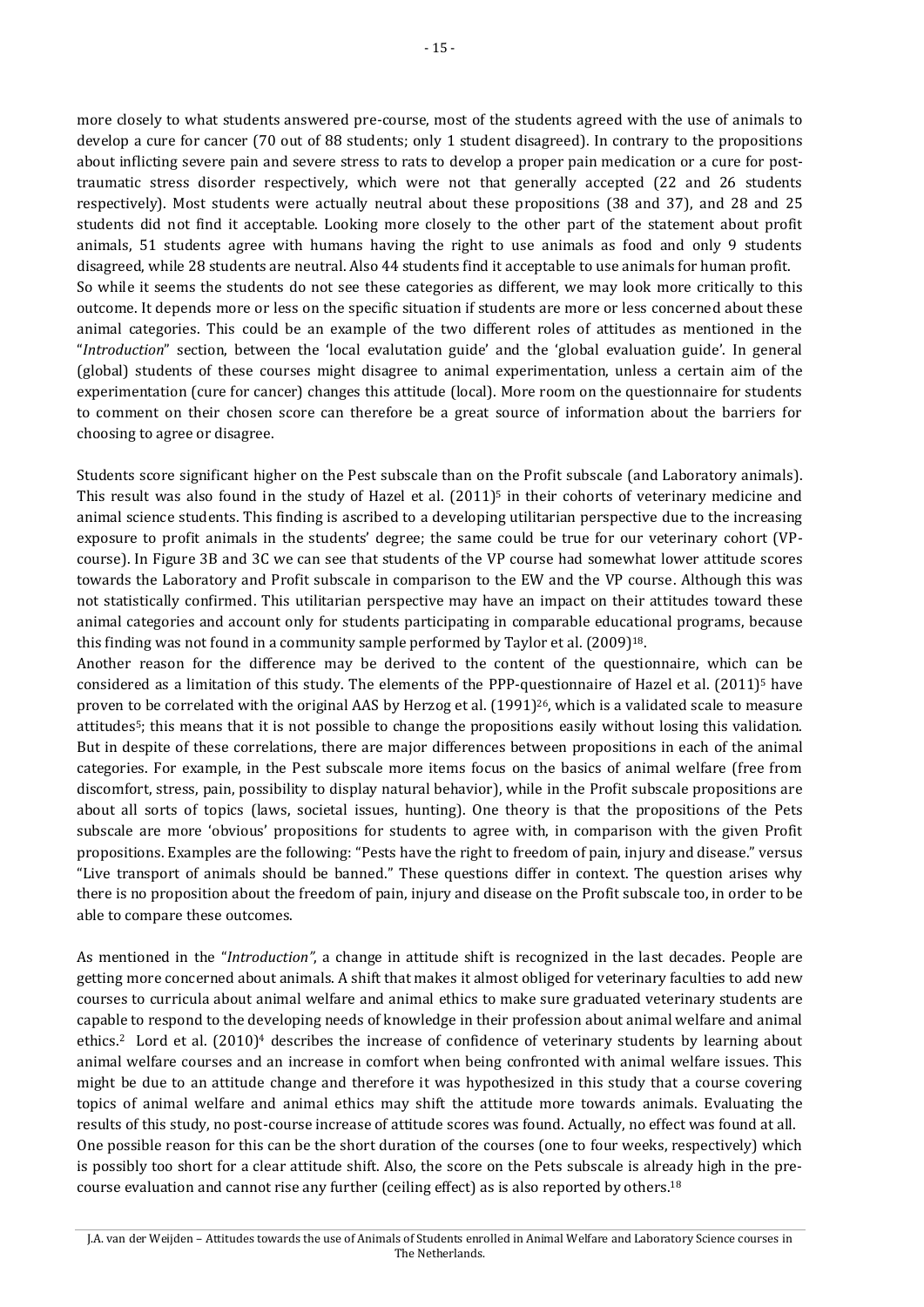Evaluating the categories of Pests, Profit and Laboratory animals, students could already have a clear vision about the current animal welfare and ethics. If this is the case, the students may prove to know about these topics before attending the course and no 'eye-openers' are present in the education of AISS. It can be concluded from this study that the education of AISS has no effect on the attitudes of students towards animals, but our method using the current questionnaire and scales, can also be the wrong method to measure this effect. A good addition in favour of this research would be to ask the students themselves if they believe their attitude changed due to the education or not.

Statistical analysis showed a difference between the EW and both the LAS and VP courses which is explainable. Of course there is a big difference between the amount of participating students in the different groups (EW,  $N=10$  versus LAS,  $N=51$  and VP,  $N=27$ ) and demographic factors can be differently divided between the groups as well, for example the students that never owned a pet are all in the LAS course. Another difference is that in the EW course, students are not trained to be able to do animal experiments by themselves in contrast to the other courses, in which some students may already work with animals, (e.g. laboratory work or internships) which may alter their attitude towards animals differently. As a result, the kind of students of the Ethology and Welfare course differs from the other two courses. Students of EW have chosen specifically for this elective course as it was not an obligatory part of their studies and in this course welfare is prioritized. As 'welfare' is in the name of the course, students choosing for this course may be more committed to the health and welfare of animals or be more conscious or concerned about the current animal welfare. In contrast, students participating in the LAS course or the VP course focus more about the use of animals in research and maybe have due to this a lesser commitment to animals in comparison to the students of the EW course just because they may also assign more value to research outcomes. Students of the LAS courses may be more interested in research and animal experiments that are used in their future career.

As described in the *"Introduction"* section. Attitudes can be influenced by attitude modifiers like individual human attributes and cultural factors.<sup>10</sup> The demographic variables in the first part of the questionnaire resemble some of these attitude modifiers and make it possible to evaluate the differences in attitudes due to these demographic factors.

In this study females of the VP-course scored significant higher on the total attitude score and on the Laboratory animal and Profit subscale than men (Fig. 3A). This result supports the findings in the study of Hagelin et al. (2012)<sup>24</sup>, in which was reported that male students were more positive than female students about the use of animals in biomedical research and less concerned about pain and suffering of laboratory animals.<sup>24</sup>

But we did not found gender differences in the other two courses.

The study of Paul & Podberscek (2012) <sup>6</sup> focused on the possible hardening of veterinary students in their attitude towards animals during their education and found that males scored lower than females on an empathy scale. In our study we also found that males of the veterinary VP-course scored lower on the attitude scale, which could support the former finding. It would be therefore interesting to see if first year veterinary students of Utrecht University score higher on the attitude scale in comparison to the VP master students (fourth year students) as well, as is reported in the study of Paul & Podberscek  $(2012)^6$  too.

No significant difference was found in the other subscales, unlike is described in related studies and because of which is said that females have greater concern for animals than males.<sup>5, 6, 19, 25, 35</sup>.

In general, we must take into account that fewer males participated than females in this study.  $(N=22 \text{ males})$ versus N=66 females).Thereby participated most of the males in the LAS course (18 of the total of 22, see also table 2) and only one male was in the EW course and the remaining three in the VP course. This makes it hard to properly compare females and males and to draw proper conclusions. It is possible that when a similar (and sufficient, let's say 66) number of males as females had participated, other results may have been found.

No differences were seen between people with differences in pet ownership. Based on the results of the study of Hazel et al. (2011),<sup>5</sup> it was expected that people that owned a pet or have owned a pet as a child were more likely to score higher on the Pets subscale than students that never had owned a pet. Serpell (2005)<sup>19</sup>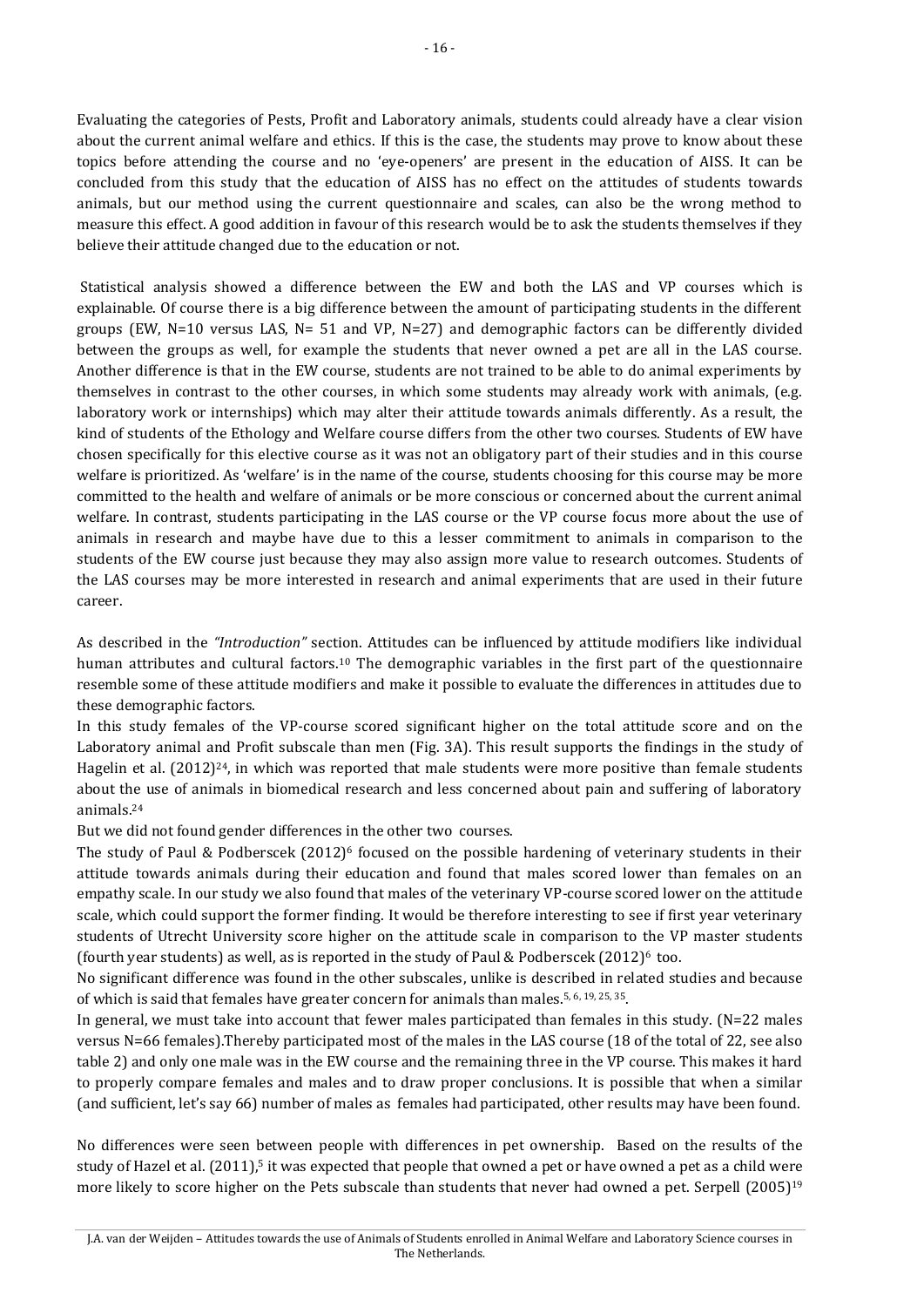also described that previous ownership of pets was associated with increased opposition to recreational hunting and the use of live animals in surgery teaching and more equivalent attitudes towards issues as the possibility of animals to experience pain and the unequal treatment of food and companion animals. Due to this we would have expected some differences on the Profit subscale as well. However this was not borne out in our study, which can be due to the low number of students that never owned a pet  $(N=10)$  and the fact that all these students were part of the LAS cohort.

Meat eaters scored significant lower on the Pest, Profit or Laboratory animal subscale in comparison to vegetarians. In this study, there were insufficient vegan students (N=1) involved to draw a proper conclusion about vegans and the other diet preferences. It was expected that vegetarians scored higher on the Profit subscale as was earlier reported by Taylor & Signal (2009) <sup>18</sup>, and it seems logically because most profit animals are consumed as meat. As we could see in our results, the reason for choosing a vegetarian lifestyle may have impact on the Pest and Laboratory animal subscale as well. Because the answer of being not a strict vegetarian was not standard, this answer was not compared due to unreliability. For example, if it was standard, maybe more students would have chosen for this option.

For the education given at AISS it might be interesting to see if students with a different nationality also have different attitudes towards animals than Dutch students. It can be interesting for the teachers to know about such cultural differences and it might be useful to them to be aware of these when a new international Laboratory animal science course starts. Izmirli & Phillips  $(2012)^{21}$ , already concluded that culture and socioeconomic status have significant influences on attitudes towards animal welfare. They described differences in demographics between Turkey and Australia and demonstrated that different concerns for animal welfare between Turkish and Australian veterinary faculties exist.<sup>21</sup> Also Phillips & McCulloch 2005<sup>25</sup> demonstrated that there are significant differences between students of different cultures and their perceptions of animal sentience and attitudes to reverence for animal life and animal suffering during life, which can also be derived from differences in culture.

The results of our study showed that there is a significant difference between Dutch and European students on the total attitude score. No differences were seen on the Profit or the Laboratory animal scores. It is remarkable that students from the other European countries have significant higher scores on the Pets subscale and a similar trend can be seen on the Pest subscale. Still we have to keep in mind that the sample groups are small and that students in de European group may differ in cultures and traditions as well.

The group from outside Europe contained only eight students and may also contain students that just answered the question on the questionnaire as 'other than Dutch' what means that these students may be Europeans as well, but just did not subscribed this. This is why the comparison might not give real reliable data and further investigation is needed underlining the differences of nationalities to be able to discuss this interesting part of attitudes better. Although differences in the way of keeping animals can differ between countries, but no attempt has been done in this research to compare all the different countries.

The fact that there is no difference between students brought up in a city or a village is interesting and suggests that this does not influence the attitude towards animals. One theory can be that the boundary between a city and a village is small and that no differences between these upbringings exist regarding attitudes towards animals. Just two students remained after the selection who said to have been brought up in both a city and a village. The significant difference found in this demographic variable will therefore be not reliable and this is why it is not mentioned in the *"Results"* section. In this study at the end no participant remained who was brought up in rural environment/countryside. This was not a standard answer on the questionnaire, but making this a possibility too would be a good addition to cover every upbringing possible in the Netherlands and to make the questionnaire more complete. For instance, Serpell (2005) <sup>19</sup>, found that students with a rural background were significantly less negative towards hunting, the use of live animals for surgery teaching and had more negative attitudes towards the need to teach 'animal rights' in veterinary curricula. However, the study of Hagelin et al. (2000) <sup>24</sup> found that the views about animal experimentation of students brought up in the countryside did not differ significantly from those of other students, but by adding this answer to our questionnaire these findings could be supported or not.

J.A. van der Weijden – Attitudes towards the use of Animals of Students enrolled in Animal Welfare and Laboratory Science courses in The Netherlands.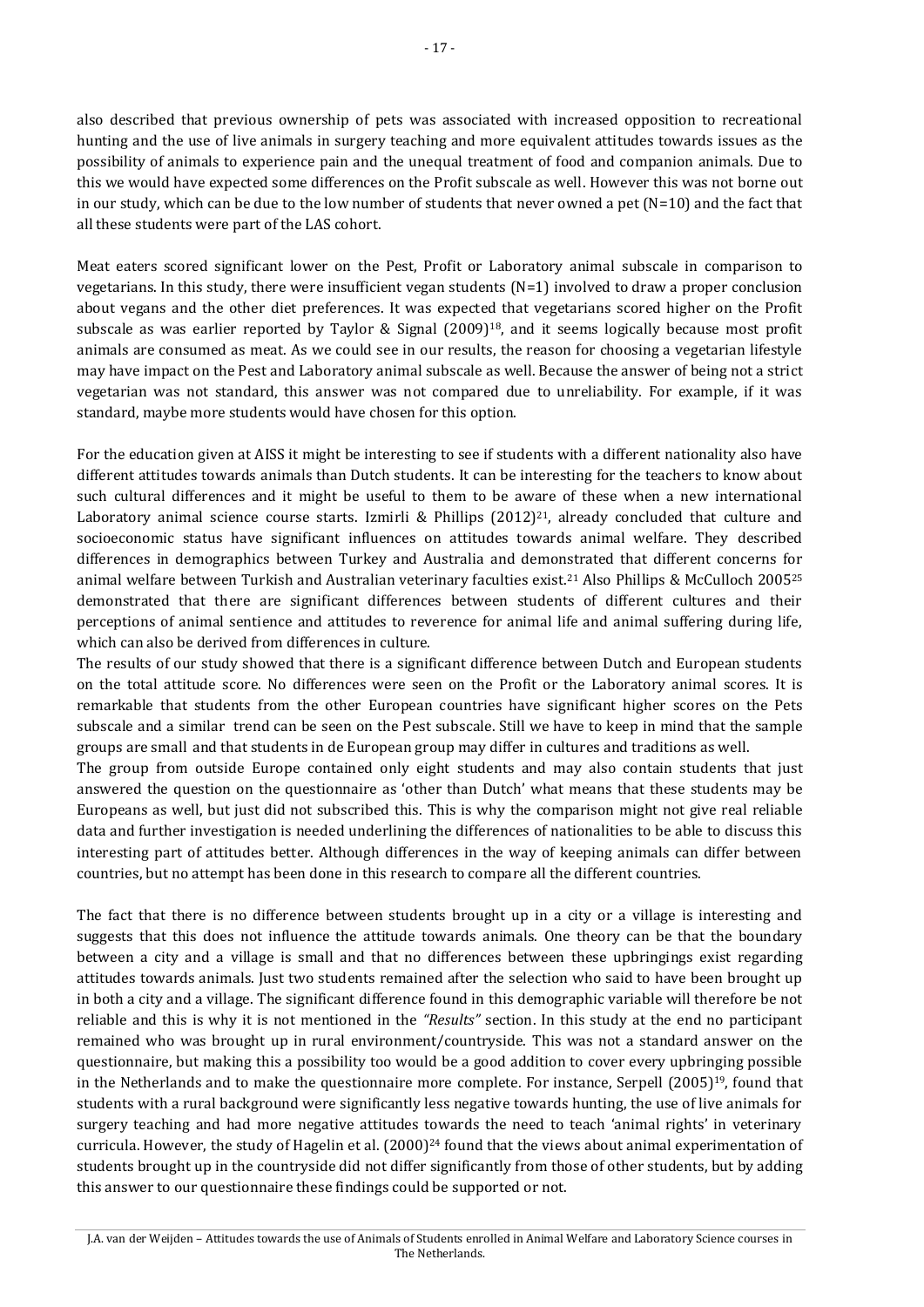The questionnaire in this study also included items about students' employment and degree. Eventually we did not compare these demographics because students filled in such an amount of employments that it did not seem possible to create subgroups that covered all the employments correctly for statistical analysis. Also a lot of mistakes were made while filling in the form due to misunderstandings. It was not possible to extract the participants who said to 'work' at the University as a student, from the participants that really had a job at University (junior-teachers, teachers, veterinarians etc.) and this is why it was decided to make no comparisons after all. It also seems that there exists a misunderstanding in the questionnaire about the students' degrees. Participants struggled with filling in the degree they own and the degree they are currently studying for. Because it is possible a student had finished a different study before participating in the ones involved in this study, the problem is difficult to correct. Because of this we did not compare the differences in attitude scores between students' degrees.

#### **Limitations**

The use of scales like the AAS- or PPP-scale in general has some disadvantages. A lot of factors, such as the attitude modifiers named earlier in the *'Introduction'* section can influence the final results. Even the fact that the students are able to discuss with each other about the propositions while completing the questionnaire makes it possible that these scales do not measure the real attitude of a person of its own, but the attitude of a couple, or group of persons. As we described in the *"Background Information"* section, in self-report measurements subjects may provide misinformation which will lead to unreliability's. We do not know if we measure what someone thinks is right and/or what someone actually does. Also known in the statistical field is the 'boredom effect' in a repeated-measures design. A participant may perform differently in the second questionnaire because they are tired or bored from having completed the first and same questionnaire earlier.<sup>36</sup> This could make that some of the students may not fill in the form truthfully and just write down some numbers to be done with it. By making participation voluntary this problem should be minimized.

But the voluntary nature lowers the threshold for students to fill in the questionnaire (twice) and it also makes it harder to perform a repeated measurement study. It happened that a participant only fills in the form at the beginning of the study, but not at the end. In despite of the good intentions by making the questionnaire voluntary, it must be taken into account that some students may feel obliged to fill in the form at the end of the course.

At the bottom of the questionnaire was room for students to comment on the scale, ask questions or mention other issues. The most common annotations were the lack of nuance in the given propositions. The questions are considered as too ambiguous and the use of the term 'tolerable' is favoured above the use of 'acceptable'. The fact that the questionnaire was written in English, while most of the students are Dutch could provide for a lower amount of useful questionnaires in this study. For example, a lot of students did not understand the word 'feral' in the ninth question of the Pest subscale, which makes this item left blank for many times (approximately 19 times). With the result of deleting the participant of the study when no attitudes score could be measured through this.

Students did not always understand the difference between the different animal categories. The main problem was particularly the subscale of Pest animals. This is probably because the Netherlands does not really have a pest animal which has a big influence on our (or a student's) daily life. Students are aware of rats living in old houses and/or dwelling around the canals of Amsterdam etc., but most of these animals do not harm any of them or may not even been noticed. This could be a difference in the results in comparison with the study of Taylor & Signal (2009)<sup>18</sup>, in which dingoes are named as a well-known pest animal in Australia.

It is also possible that the student just filled in to be neutral (3) because of a language barrier, which makes the final outcome of the attitude score less reliable. We also have to take into account that there can be differences in the understanding of each proposition between the students, due to the way some items are formulated. For example, in the sixth item of the Pets subscale, students have to agree or disagree with the following proposition: "Pets should have a regular health check." Students may have a different point of view about what a regular health check is. What is 'regular' or what exactly is meant by the questionnaire with a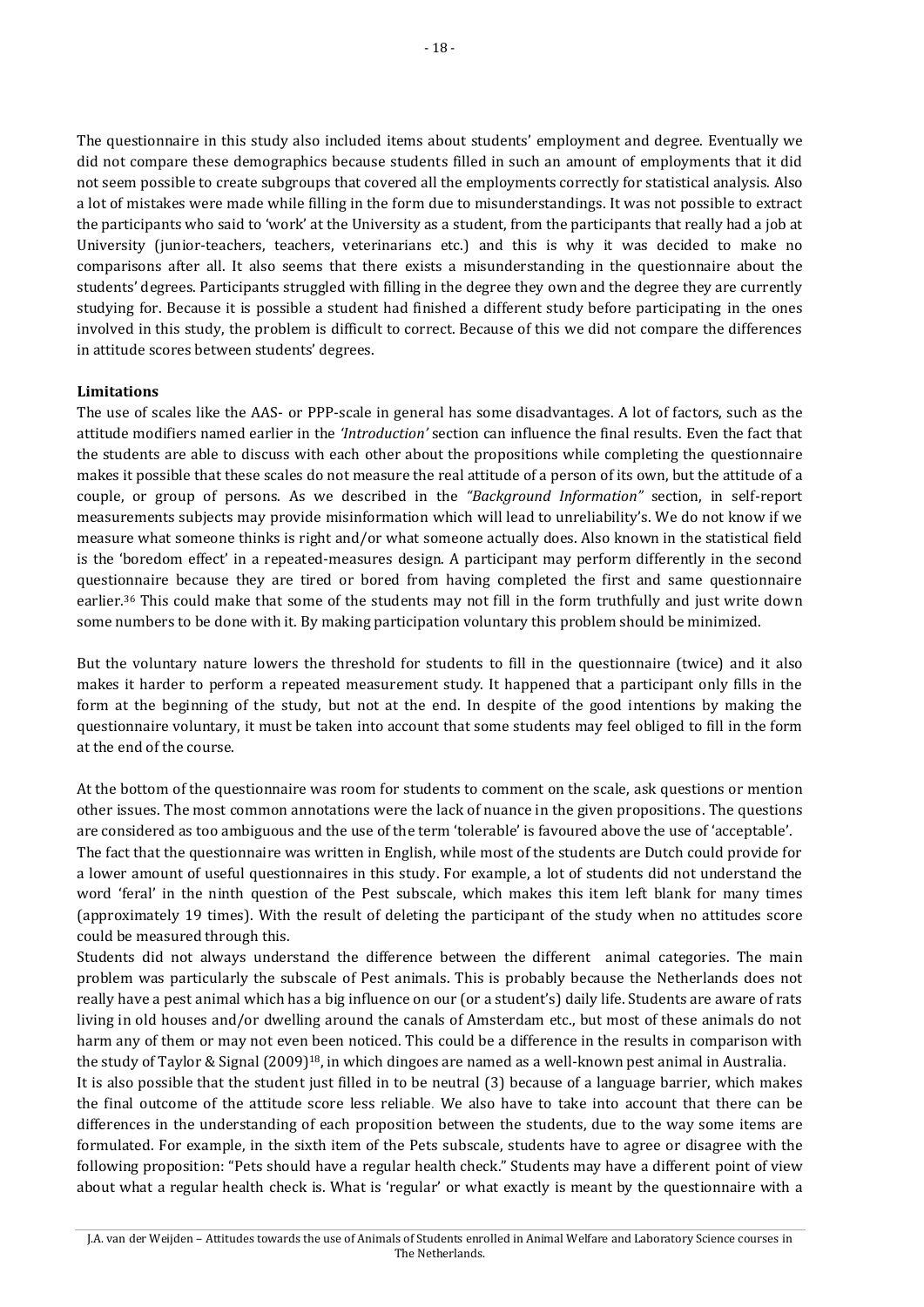'health check'? Another example could be different views of severe stress and severe pain, what must be taken into account when performing similar research. While these conceptions could differ between students, it might even be harder for the student to rate his own opinion with just the five (1-5) options. What number fits best to someone's opinion could be hard to decide. Also people can agree with having a dog get a regular health check, but not a goldfish, which is actually also considered as a pet. This gives some food for thought to adapt the response scale of a five-point Likert scales to a seven-point Likert scale. It could be considered to afford even more room for nuance and comments, by using open questions or the Visual Analogue Scale. VAS is also used in attitude measurements towards animal welfare.<sup>6, 25</sup> A continues scale is different from the discrete scale because it has no categorical answers but a continues line with a specific scale. The two most opposite opinions are on either side of this line. Participants specify their level of agreement to a proposition by indicating a position along a continues line with the specific scale.<sup>17</sup> For every score the distance in between the centre of the cross and the left end of the response line must be measured. It will take more effort to calculate the attitude scores when the questionnaire is distributed on paper, but this way of answering to a statement gives the participant more room for nuance because of the many possibilities this method hands to give your opinion. This manner of answering will give more insight to what extent people agree with a specific item and what the reasons are to (dis)agree in order to acknowledge the barriers that exist for students to not agree with a specific statement.

At the end of the courses it often happened that the questionnaire had to be completed by students just after completing the exam. This is not beneficial for the return rate and a solution in the form of electronically distributed form could be considered in similar or following studies. It can also be considered to distribute the questionnaires consistently in the last lecture before the test.

In Box 2 are some opinions of students about the practical lessons of the LAS and VP courses, obtained by oral communication.

#### **Students' thoughts**

Oral communication with four students of a LAS course and two students of the VP course gave nice information about their opinion on the practical tutorials in their courses. In the VP and the LAS courses, the practical tutorial is the critical moment where the students' are confronted with the use of experimental animals. The first practical tutorial is about animal handling and the student learns to properly hold a rat, mouse, guinea pig, hamster or rabbit. Students feel sorry for the animals when they have to grasp them firmly in the skin of the neck and have to turn them over (gently). But in the second practical tutorial they notice that it is easier for them and even better for the animal, when they are able to hold the mouse firmly and inject quickly, without a lot of struggling so that the animal is quickly returned back into his cage. The students realize that the longer they handle the mouse, the more harm they cause to the welfare of the animal. Looking at the mouse back in the cage, showing to have probably abdominal pains due to the intraperitoneal injection, makes them realize they are responsible for the animals health and welfare and they should act responsible. In contrary other students think it is not necessary to perform this part of the practical tutorial. They say they already know how responsible they are and know their actions will harm the animal. Those are the students who do not understand why every single student participating in the course has to perform this task, especially when they do not want to do any research later.

**Box 2 :** Students' opinions about the practical tutorials in their VP or LAS course.

### **IV. CONCLUSION**

One of the main conclusions that we can draw from the results of this study is that students do not change their attitude towards the use of animals after attending courses of the AISS at Utrecht University. Although the method used in this study might not be the proper method for measuring this effect. Students see animals differently depending on the category, where highest scores are received on the Pets subscale. Students have almost the same attitude towards animals used by humans for production purposes (profit animals) or used

J.A. van der Weijden – Attitudes towards the use of Animals of Students enrolled in Animal Welfare and Laboratory Science courses in The Netherlands.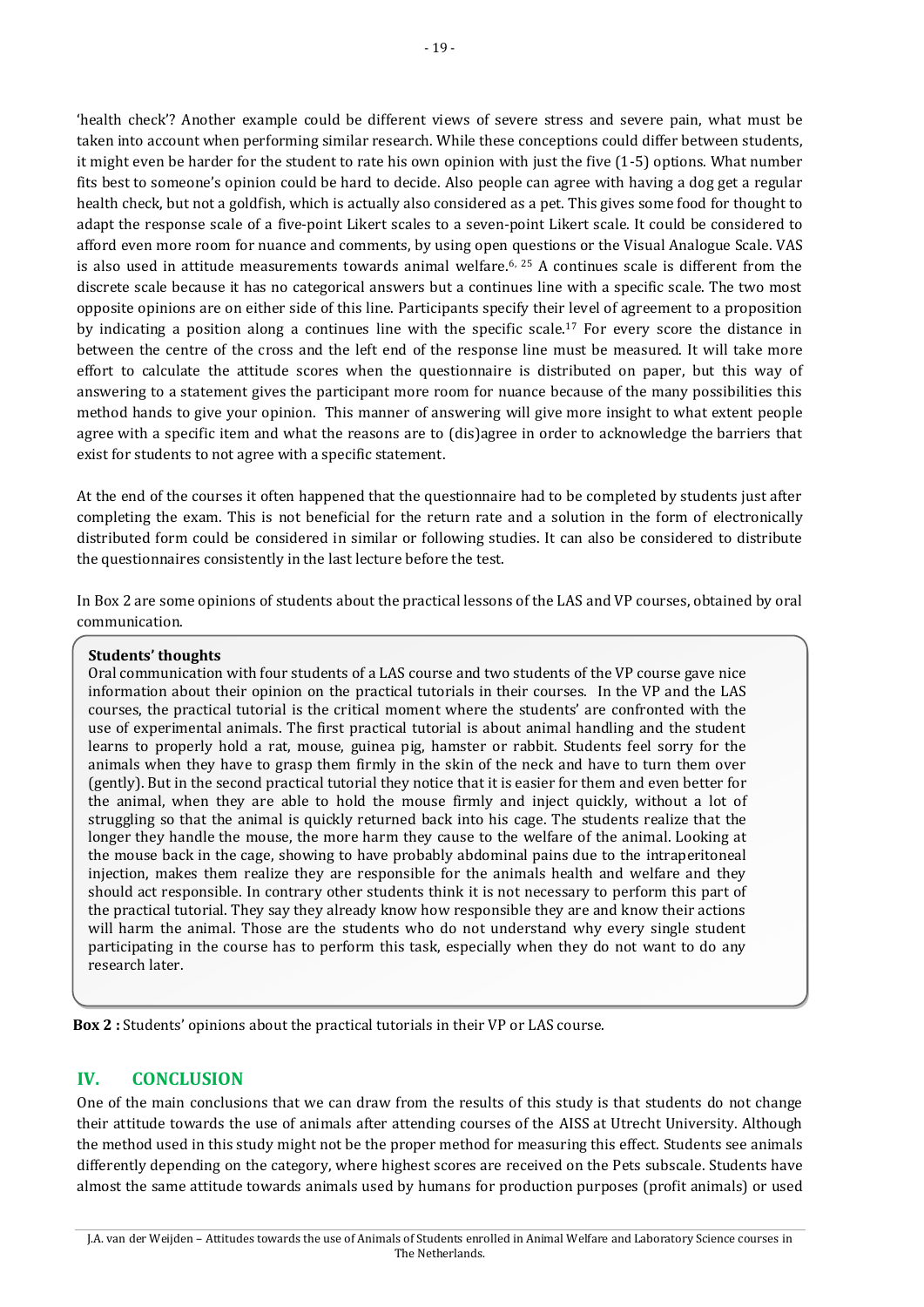for research or teaching (laboratory animals). Vegetarian students are more concerned about animal welfare and ethics in all the different categories except Pets. A gender difference is only found in the course with veterinary medicine students only, in which females score higher on the attitude subscales of laboratory and profit animals. Owning a pet or prior ownership of a pet as a child did not differ attitudes scores in comparison to students that never owned a pet. No difference in attitudes scores were found due to the upbringing of students, city versus village. Students from outside The Netherlands have more pro-animal attitudes, but further research underlining differences in demographic variables, comparing the different cultures and life-styles and ways of education, must be done properly to support this last finding.

## **V. ACKNOWLEDGEMENTS**

The author thanks the staff of Department of Animals in Science and Society of Utrecht University and in special supervisor Dr. Ir. P.S. Verhave for encouragement in thinking about these issues, for learning how to perform a study with questionnaires and for the help received in statistical analysis. The author is grateful to the students who took time to complete the questionnaires.

## **VI. REFERENCES**

1. Broom, D. M. Animal welfare education: development and prospects. *J. Vet. Med. Educ.* 32, 438-441 (2005).

2. Colonius, T. & Swoboda, J. Student perspectives on animal-welfare education in American veterinary medical curricula. *J. Vet. Med. Educ.* 37, 56-60 (2010).

3. Hewson, C. J. Why the theme animal welfare? *J. Vet. Med. Educ.* 32, 416-418 (2005).

4. Lord, L. K., Walker, J. B., Croney, C. C. & Golab, G. C. A comparison of veterinary students enrolled and not enrolled in an animal-welfare course. *J. Vet. Med. Educ.* 37, 40-48 (2010).

5. Hazel, S. J., Signal, T. D. & Taylor, N. Can teaching veterinary and animal-science students about animal welfare affect their attitude toward animals and human-related empathy? *J. Vet. Med. Educ. 38, 74-83* (2011).

6. Paul, E. S. & Podberscek, A. L. Veterinary education and students' attitudes towards animal welfare. *Vet. Rec.* 146, 269-272 (2000).

7. Forgas, J. P., Cooper, J. & Crano, W. D., (2010) Attitudes and Attitude Change 'An introductiory Review' in *The Psychology of Attitudes and Attitude Change* (pp.3-18) Psychology Press, New York.

8. Blair, J. T. & Boynton, M. H., (2010) Putting Attitudes in Their Place; 'Behavioral Prediction in the Face of Competing Variables' in J.P. Forgas, J. Cooper and W.D. Crano (Ed.), *The Psychology of Attitudes and Attitude Change* (pp.19-38) Psychology Press, New York.

9. Ledgerwood, A. & Trope, Y., (2010) Attitudes as Global and Local Action Guides in J.P. Forgas, J. Cooper and W.D. Crano (Ed.), in *The Psychology of Attitudes and Attitude Change* (pp.39-53) Psychology Press, New York.

10. Serpell, J. A. Factors influencing human attitudes to animals and their welfare. *Anim. Welf.* 13, S145-S151 (2004).

11. Kellert, S. R. & Berry, J. K. *Knowledge, Affection and Basic Attitudes Toward Animals in American Society. Phase III* (U.S. Government Printing Office, Washington DC, USA, 1980).

12. Dwyer, E. E. Attitude Scale Construction: A Review of Literature. (1993).

13. Anderson, L. W. & Bourke, S.F. *Assessing affective characteristics in the schools* (Allyn and Bacon, Boston, 1993).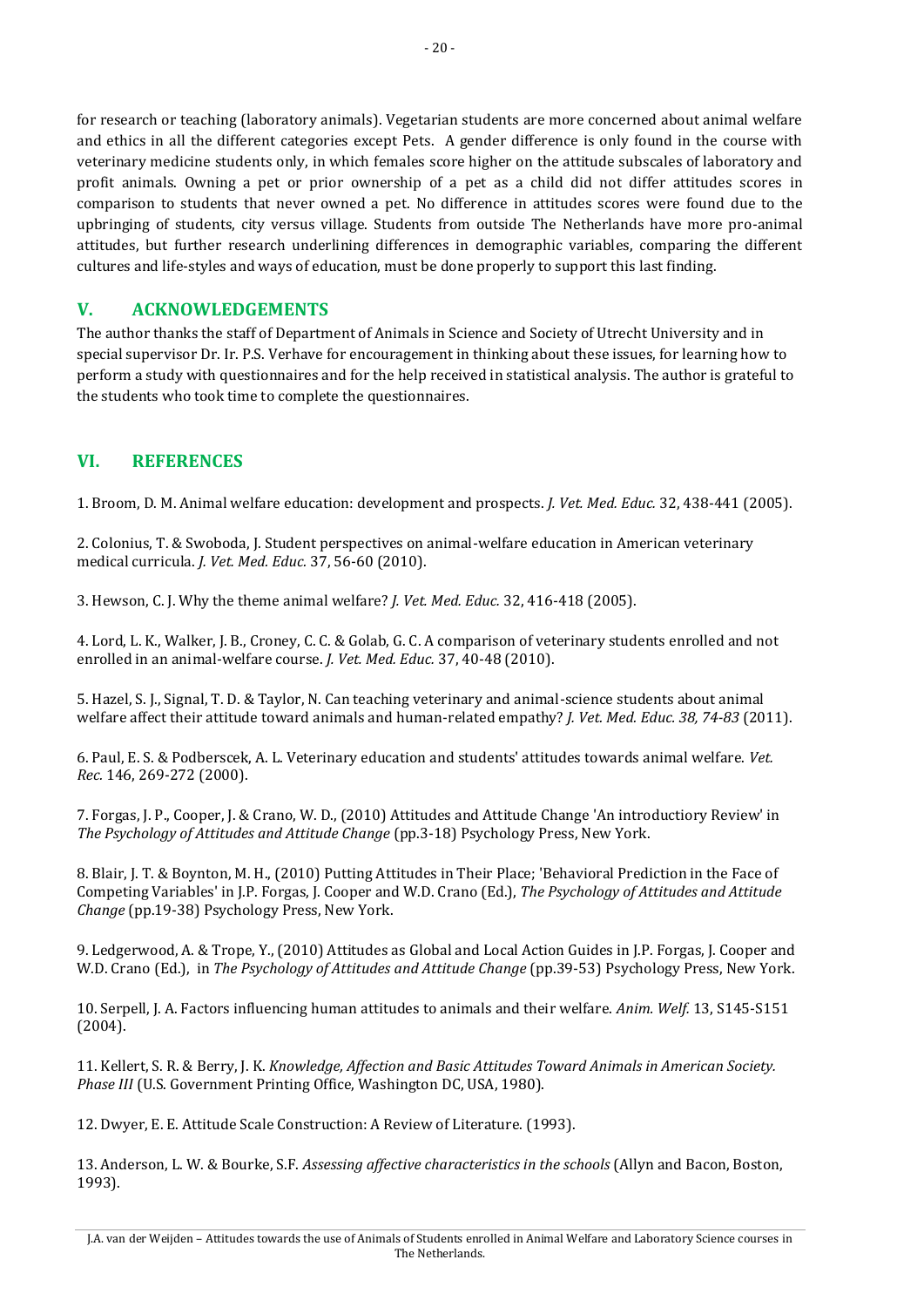14. Thurstone, L. L. & Chave, E. J. in *The measurement of attitude.* A psychophysical method and some experiments with a scale for measuring attitude towards the church (The University of Chicago Press, Chicago, 1929).

15. Thurstone, L.L. Attitudes can be measured. *American Journal of Sociology*, 529-54 (1928).

16. Likert, R. A Technique for the Measurement of Attitudes. *Archives of Psychology*, 1-55 (1932).

17. [http://www.managementstudyguide.com/attitude-scales.htm#graphicratingscale.](http://www.managementstudyguide.com/attitude-scales.htm#graphicratingscale) 

18. Taylor, N. & Signal, T. D. Pet, pest, profit: Isolating differences in attitudes towards the treatment of animals. *Anthrozoos* 22, 129-135 (2009).

19. Serpell, J. A. Factors influencing veterinary students' career choices and attitudes to animals. *J. Vet. Med. Educ.* 32, 491-496 (2005).

20. Papanatasiou, E., C. Factor structure of the "Attitudes toward research" scale. *Stat. Educ. Res.* 4, 16-26 (2005).

21. Izmirli, S. & Phillips, C. J. Attitudes of Australian and Turkish veterinary faculty toward animal welfare. *J. Vet. Med. Educ.* 39, 200-207 (2012).

22. Navarro, J. F., Maldonado, E., Pedraza, C. & Cavas, M. Attitudes toward animal research among psychology students in Spain. *Psychol. Rep.* 89, 227-236 (2001).

23. van Laerhoven, H., van der Zaag-Loonen, H. J. & Derkx, B. H. A comparison of Likert scale and visual analogue scales as response options in children's questionnaires. *Acta Paediatr.* 93, 830-835 (2004).

24. Hagelin, J., Hau, J. & Carlsson, H. E. Attitude of Swedish veterinary and medical students to animal experimentation. *Vet. Rec.* 146, 757-760 (2000).

25. Phillips, C. & McCulloch, S. Student attitudes on animal sentience and use of animals in society. *J. Biol. Educ.* 40, 17-24 (2005).

26. Herzog, H. A., Betchart, N. S. & Pittman, R. Gender, sex role identity and attitudes toward animals. *Anthrozoos* 4, 184-191 (1991).

27. Taylor, N. & Signal, T. D. Empathy and attitudes to animals. *Anthrozoos* 18, 18-27 (2005).

28. Ohl, F. & Pijpers, A. *Education on Animal Welfare* (Utrecht University, Faculty of Veterinary Medicine, Department of Animals in Science & Society.

29. van Beukelen, P. & van der Maazen, W. G. G. M. *Eindtermen Curriculum Diergeneeskunde* (Universiteit Utrecht, Faculteit der Diergeneeskunde, Utrecht, 2006).

30.

[http://www.uu.nl/faculty/veterinarymedicine/EN/structure/Departments/dass/education/excurren/msce](http://www.uu.nl/faculty/veterinarymedicine/EN/structure/Departments/dass/education/excurren/msceurosci/Pages/default.aspx) [urosci/Pages/default.aspx#.](http://www.uu.nl/faculty/veterinarymedicine/EN/structure/Departments/dass/education/excurren/msceurosci/Pages/default.aspx) 

31.

http://www.uu.nl/faculty/veterinarymedicine/EN/structure/Departments/dass/education/excurren/pdkar t9en/Pages/default.aspx.

32. Beekhof, B., Gubbels, E., Ploeg, A., Virginia, E., Borst, N., Megens, T.P.A., Overgaauw, P.A.M.,Teurlings, M.M.E.M. &Verhoeven, K.J.C. *Feiten en Cijfers van de Gezelschapsdierensector* (HAS Kennistransfer, Hogeschool HAS, Den Bosch, 2011).